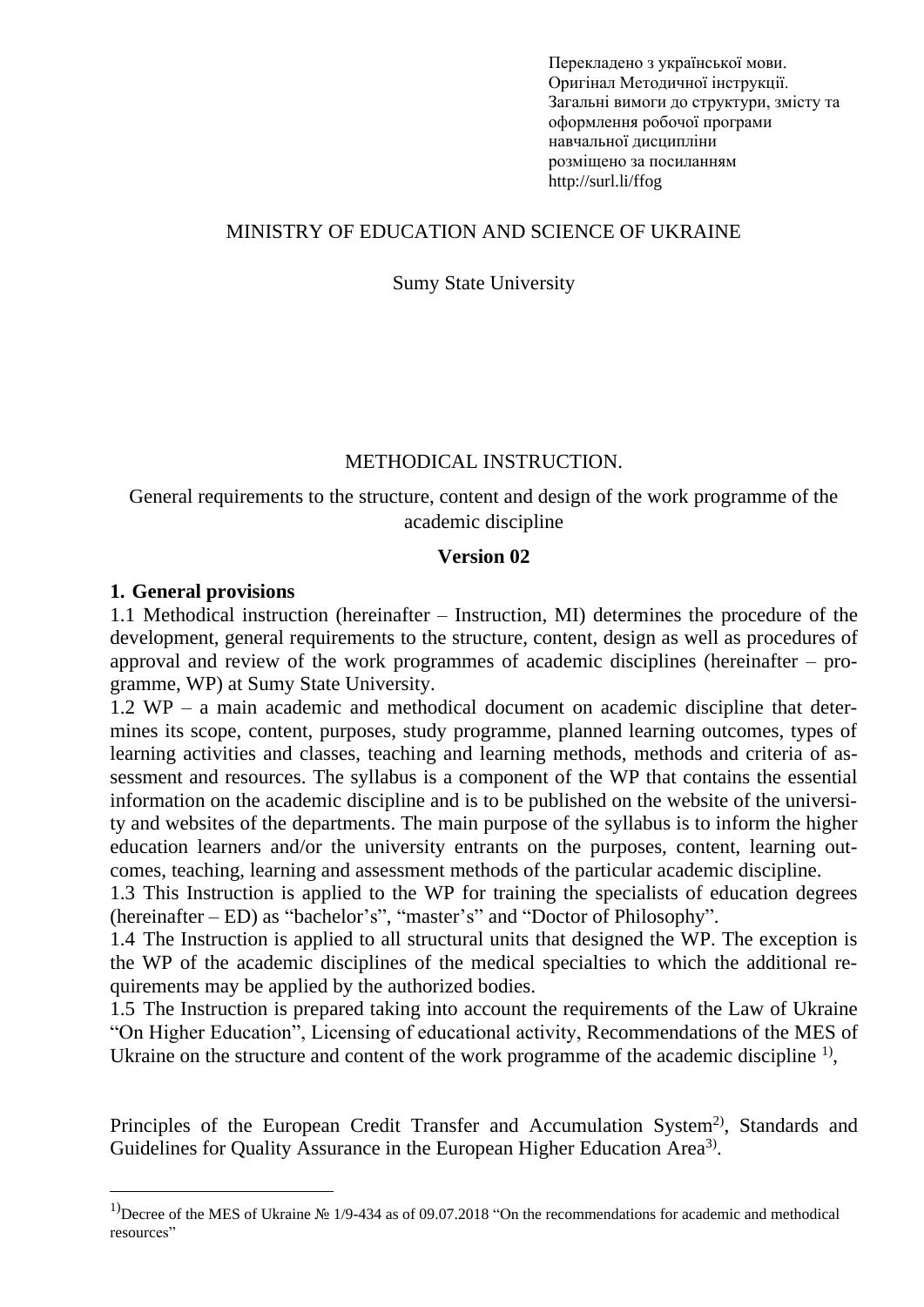| MES of  | Methodical instruction.                                                            | Page 2     |
|---------|------------------------------------------------------------------------------------|------------|
| Ukraine | General requirements to the structure, content and design of the work programme of |            |
| SumDU   | the academic discipline                                                            | Version 02 |

1.6 The Instruction complies with and does not contradict the existing legislation, national and inter-university regulations on educational activity<sup>4)</sup>, is a part of the last one and registered in the relevant e-Register.

1.7 WP of each academic discipline is designed for all modes of study and indicates the study load of the higher education learners separately for each mode.

1.8 If necessary, the WP of the academic discipline may be adapted to provide the educational process for individuals with special educational needs, including for distance learning.

# **2. Requirements to the language of the work programme**

For the disciplines taught in Ukrainian, the WP is designed in Ukrainian, the syllabus – both in Ukrainian and English.

For the disciplines taught in foreign languages, the WP is designed in two languages – Ukrainian and language of instruction, the syllabus of the discipline – Ukrainian, English, and the language of instruction.

# **3. Requirements to the structure of the work programmes**

The Programme is designed according to the form placed in Annex 1 and as a rule includes the following:

- 3.1 title page;
- 3.2 information on the review and approval;

3.3 section "Syllabus of the academic discipline", including:

3.3.1 subsection "General information on the academic discipline" with the following data:

- − full title of the academic discipline;
- full official name of the higher education institution;
- − full name of the structural unit;
- − level of higher education;
- semester when the academic discipline is learned;
- − the scope of the academic discipline;
- $language(s)$  of instruction;
- 3.3.2 subsection "A place of the academic discipline in the educational programme", with the following information:
- discipline status (core, optional);
- − prerequisites for the learning of the discipline;
- additional requirements;
- − excluded combinations;
- 3.3.3 subsection " The purpose of the academic discipline";
- 3.3.4 subsection "The content of the academic discipline";
- 3.3.5 subsection "Expected learning outcomes in the academic discipline";

<sup>&</sup>lt;sup>2)</sup> ECTS User Guide 2015 (translated into Ukrainian) [Electronic resource] – URL: https://naps.gov.ua/ua/press/announcements/860/.

<sup>3)</sup> Standards and Guidelines for Quality Assurance in the European Higher Education Area (ESG). Brussels. 2015.

<sup>4)</sup> Regulation on organization of educational process at SumDU

Quality Assurance System in the educational activity and higher education of Sumy State University.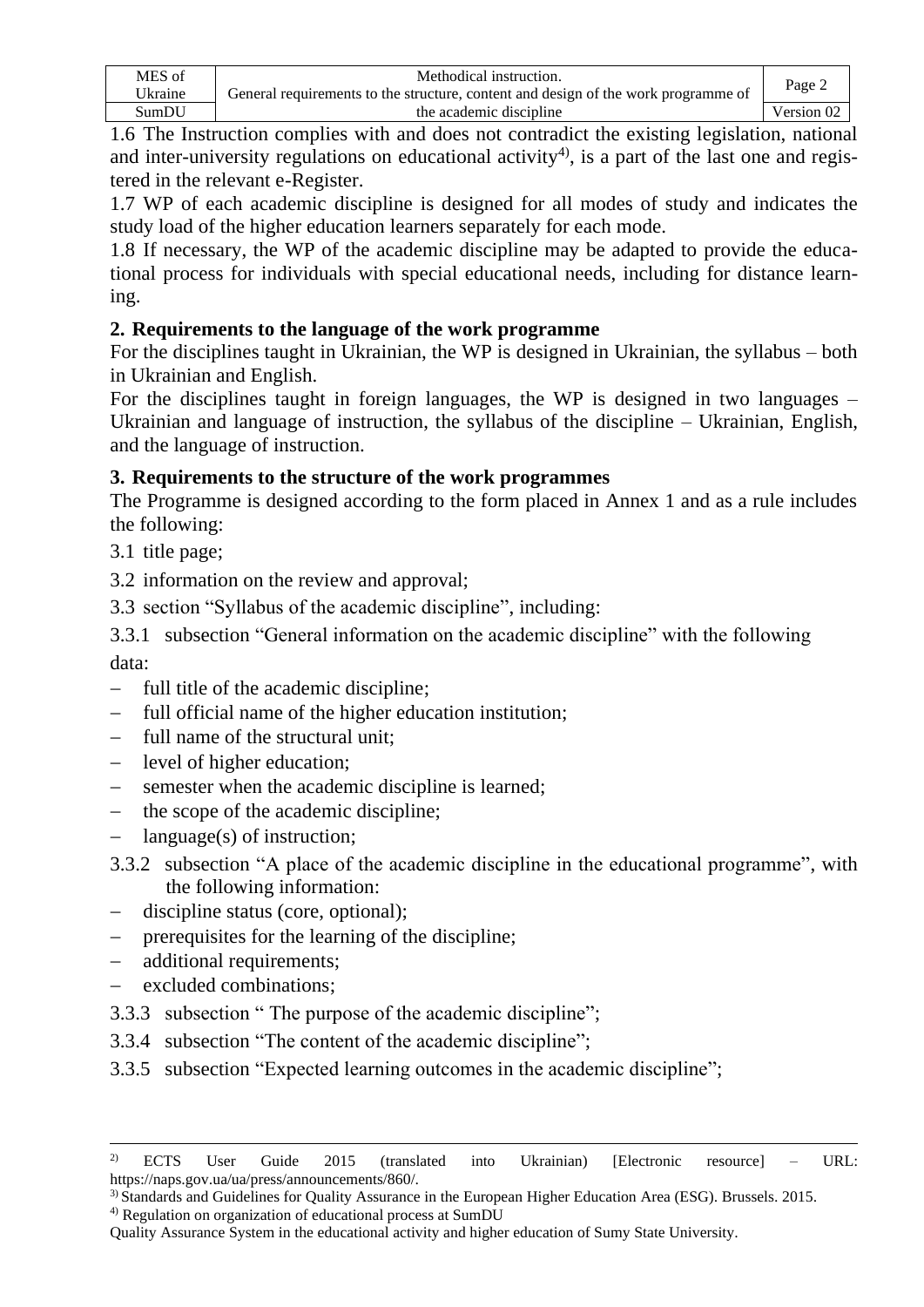| MES of  | Methodical instruction.                                                            |                   |
|---------|------------------------------------------------------------------------------------|-------------------|
| Ukraine | General requirements to the structure, content and design of the work programme of | Page 3            |
| SumDU   | the academic discipline                                                            | Version $0\angle$ |

- 3.3.6 subsection "The role of the academic discipline in achievement of the programme outcomes";
- 3.3.7 subsection "Types of classes and learning activity", including:
- − types of classes;
- types of learning activity;
- 3.3.8 subsection " Teaching and learning methods";
- 3.3.9 subsection "Assessment methods and criteria";
- − assessment criteria;
- − current formative assessment methods;
- − final summative assessment methods;
- 3.3.10 subsection " Learning resources of the discipline", including:
- − learning tools;
- − informational, academic and methodical resources;
- 3.4 section "Academic discipline programme".

In the annex to the WP there is a table for the alignment of the learning outcomes with the teaching, learning and assessment methods in accordance with the template given in the Annex 2.

# **4. Requirements to the content and design of the programme**

4.1 The **Title page** is prepared in tabular form and contains the following information: higher education level (for WP of the bachelor's degree it is named as "first (bachelor) cycle, master's – second (master's) cycle; code and name of the specialty (ies) according to the Resolution of the Cabinet of Ministers of Ukraine "On the approval of the list of the fields of knowledge and specialties for training the higher education learners" № 266 as of 29.04.2015 (with the amendments and addenda); the title of the educational programme or it is indicated that the discipline is taught within all educational programmes of the mentioned specialties.

| <b>Higher education level</b> | First (bachelor's)                                                                                                                                        |
|-------------------------------|-----------------------------------------------------------------------------------------------------------------------------------------------------------|
| <b>Specialty</b>              | 051 Economics, 071 Accounting and taxation, 072 Finance, bank-<br>ing and insurance, 073 Management, 076 Entrepreneurship, trade<br>and exchange activity |
| <b>Educational programme</b>  | Acceptable for all educational programmes of the specialties                                                                                              |

*Example:*

4.2 The Part "Information on the review and approval of the work programme of the educational discipline" contains the information on its review and approval.

The information in tabular form contains the following:

− data on the reviewers and information on the consideration of the WP draft of the academic discipline by the expert board of the employers;

data on the review and approval of the programme at the meeting of the members of the work project group(s) of the educational programme(s) that provide(s) the learning of this discipline;

data on the review and approval of the programme at the meeting of the department responsible for teaching of this discipline.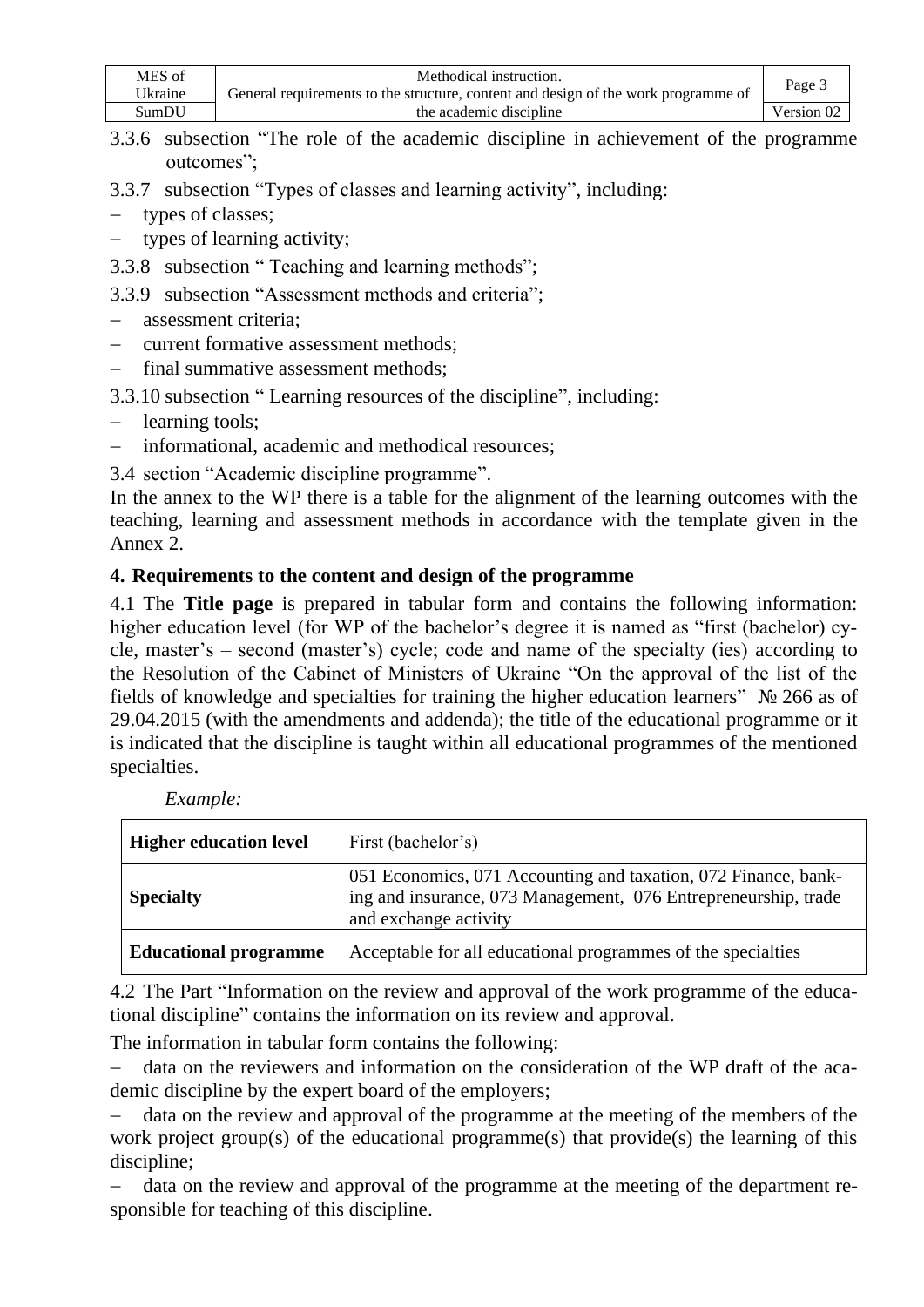| MES of  | Methodical instruction.                                                            | Page 4     |
|---------|------------------------------------------------------------------------------------|------------|
| Ukraine | General requirements to the structure, content and design of the work programme of |            |
| SumDU   | the academic discipline                                                            | Version 02 |

This Part also contains the information on the revision of the WP of the academic discipline. 4.3 Section **"Syllabus of the academic discipline"** contains the basic essential information on the academic discipline.

4.3.1 In the subsection of the syllabus *"General information on the academic discipline"* the following is indicated:

*Full name of the academic discipline* – it is indicated without abbreviations in accordance with the curriculum.

 *Example: "Discrete mathematics".*

− *Full official name of the higher education institution.* It is indicated as: "Sumy State University". In the case of the training of higher education learners within the double or joint degree diploma programmes, the full official names of all higher education institutions, which provide the teaching of the discipline, are provided, indicating the coordinating institution and countries where the institutions are located.

− *Full name of the structural unit –* the name of the institute (faculty) and departments, which provide the training to the higher education learners on this academic discipline, is indicated without the abbreviations.

*Example: "Faculty of technical systems and energy efficient technologies". Department of the applied ecology".*

*Level of higher education.* The higher education level is indicated, on which the academic discipline is implemented in accordance with the Law of Ukraine "On higher education" and three frameworks of qualifications: National Qualifications Framework of Ukraine (hereinafter – NQF of Ukraine), European Qualifications Framework for Lifelong Learning (EQF-LLL) and Framework of Qualifications of the European Higher Education Area (FQ-EHEA).

For the Bachelors: first level of higher education, NQF – Level 7, QF-LLL – Level 6, FQ-EHEA – first cycle.

For the Masters: second level of higher education, NQF – Level 8, QF-LLL – Level 7, FQ-EHEA – second cycle.

For the Doctor of Philosophy: third level of higher education, NQF – Level 9, QF-LLL – Level 8, FQ-EHEA – third cycle.

*Example: "second level of higher education"; NQF of Ukraine – Level 8; QF-LLL – Level 7; FQ-EHEA – second cycle".*

*Semester(s) throughout the academic discipline is learned.* The semester(s) and the period during which the academic discipline is learned are indicated.

*Example: "8 weeks in the 2nd semester".*

*The scope of the academic discipline.* The scope of the discipline in credits ECTS and its distribution in hours according to the form of organization of the educational process and types of classes (in accordance with the article 50 of the Law of Ukraine "On higher education) is indicated.

*Example: "The scope of the discipline is 5 credits ECTS, 150 hours that includes 48 hours of contact work with the teacher (16 hours of lectures, 32 hours of the laboratory work) and 102 hours of the individual study time".*

*Language(s) of instruction.* The languages, in which the educational activity is carried out *according to* the educational programme, are indicated.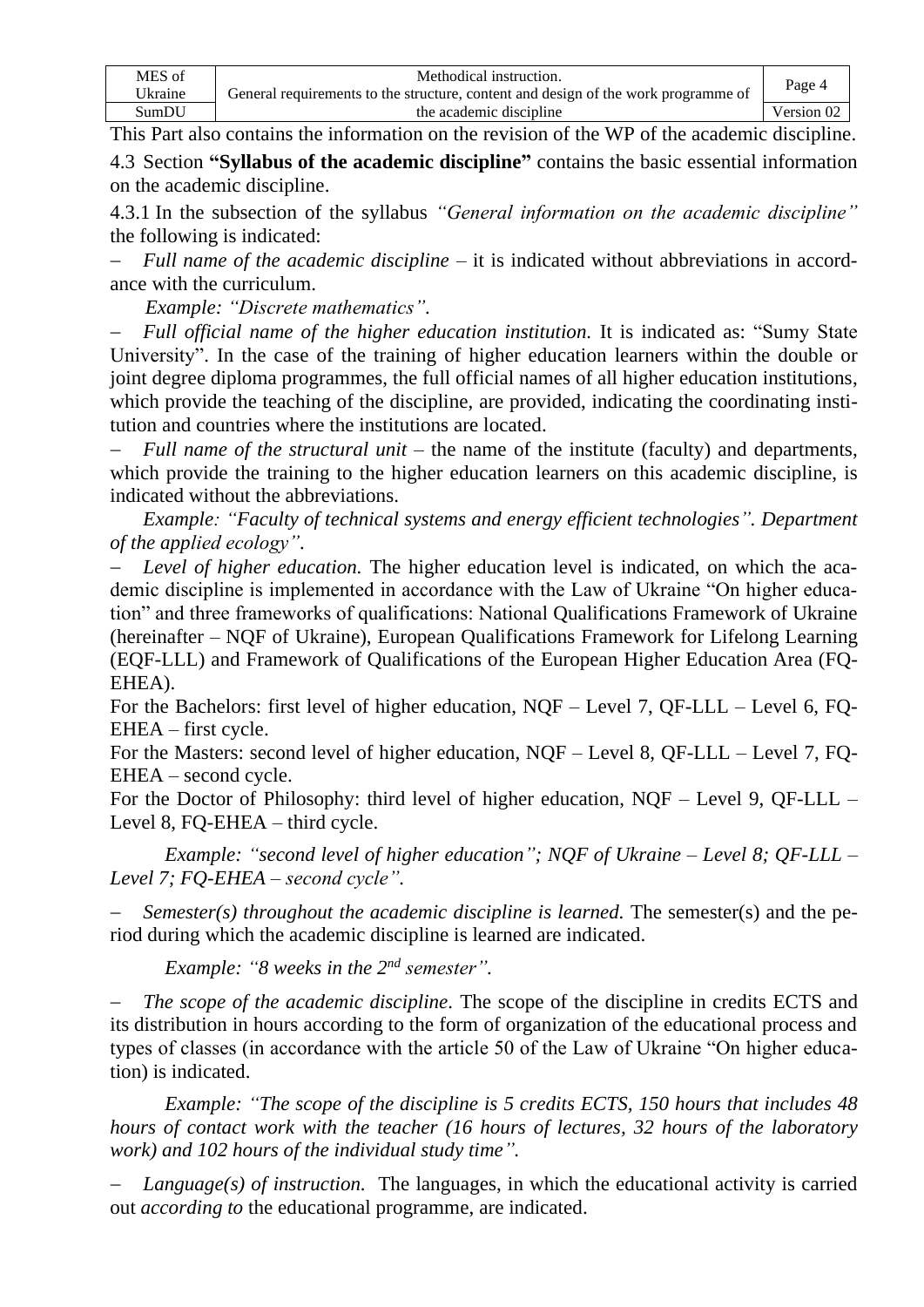| MES of  | Methodical instruction.                                                            | Page 5     |
|---------|------------------------------------------------------------------------------------|------------|
| Ukraine | General requirements to the structure, content and design of the work programme of |            |
| SumDU   | the academic discipline                                                            | Version 02 |

*Example: "In Ukrainian".*

4.3.2 In the subsection of the syllabus *"A place of the academic discipline in the educational programme"* there is the following information:

*Discipline status*. It is indicated whether the academic discipline is core or optional and the list of the relevant specialties/educational programmes is provided. In the case of the optional disciplines of the general training cycle, the following should be indicated "acceptable for all higher education learners".

*Example: "Core academic discipline for all educational programmes of the specialty 051 Economics".*

*Prerequisites for the learning of the discipline.* If necessary, a list of the disciplines to be learned prior and/or the list of the previously gained learning outcomes are indicated. Otherwise, it should be noted that the prerequisites are absent. While forming this paragraph for the core educational components, one should be guided by the structural and logical scheme of the educational programme.

*Example: "The knowledge of probability theory, mathematical statistics, algebra and mathematical analysis is required".*

− *Additional requirements*. If necessary, the list of the disciplines to be learned simultaneously with this discipline is provided*.* Otherwise, it should be indicated that the additional requirements are absent. While forming this paragraph for the core educational components, one should be guided by the structural and logical scheme of the educational programme.

*Example: "Research methods for the human geography" and "Research design in human geography."*

*Excluded combinations.* If it is required, the list of the disciplines that, for some reason, cannot be combined with this discipline, for example, due to the coincidence of the content, is provided. Otherwise, it should be indicated that there are no excluded combinations.

*Example: "No excluded combinations."*

4.3.3 *In the subsection* of the syllabus *"the Purpose of the academic discipline"* for the core disciplines, the place in the educational programme in comparison with the general purposes and tasks, is briefly described. For the optional disciplines, a brief description of the opportunities and advantages of learning the discipline is provided. The purpose of the discipline should be formed taking into account the following requirements:

1) it should be addressed to the higher education learners, not to the teacher;

2) the key outcomes of the discipline should be briefly defined. The purpose should be united, global and specific;

3) it is unacceptable to use words that indicate the specific learning outcome. They include the following: to have an idea, to get acquainted, to know, to be able to, to have, to have skills, and others.

4) the text volume with the description of the purpose of the academic discipline should not exceed 300 characters (with spaces).

*Example: "The purpose of the academic discipline for the students is to achieve the modern constructive, fundamental thinking and special knowledge system in the field of financial mathematics, decision making, and risk theory, practical skills of their implementation in finance, insurance and reinsurance."*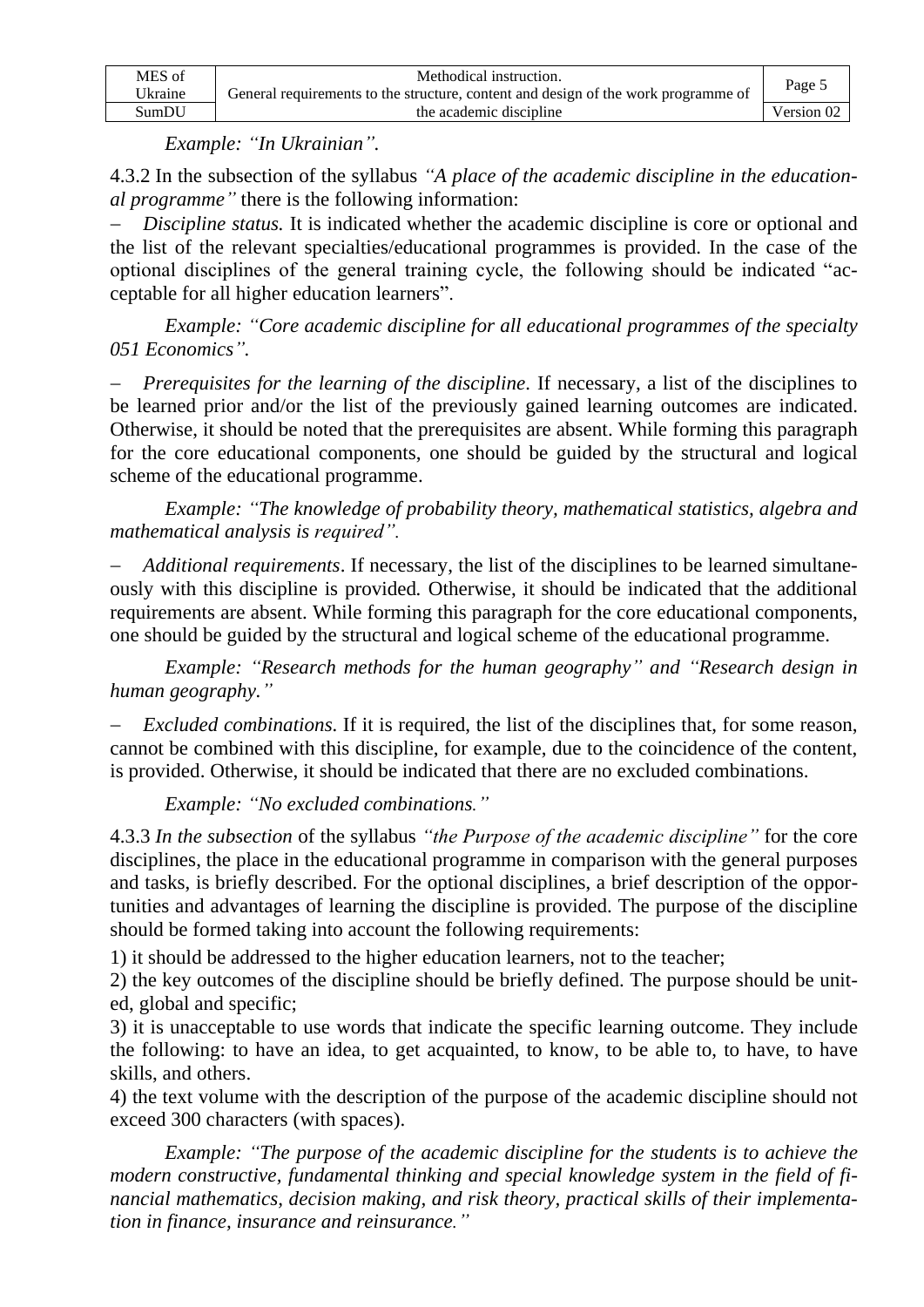| MES of  | Methodical instruction.                                                            | Page 6     |
|---------|------------------------------------------------------------------------------------|------------|
| Ukraine | General requirements to the structure, content and design of the work programme of |            |
| SumDU   | the academic discipline                                                            | Version 02 |

4.3.4 The subsection of the syllabus "*The content of the academic discipline*" provides brief information on the themes of the discipline, indicating the key problems to be learned. Sufficient information should be provided to give a clear idea on the content of the academic discipline to all stakeholders.

*Example: "Theme 1. Stochastic situations and their mathematical models in financial mathematics.*

*Introduction. Mathematical models in financial and insurance mathematics. The claim as a random variable, its characteristics. Distribution of the amount of independent claims. Conditional distributions, density. Conditional expectation.* 

*……………………………………………………………………………………*

*Theme 6. Bayesian methods in risk estimation.*

*Mathematical formulation of estimation risk problem. Elements of statistical theory of decision-making. Bayesian risk and Bayesian decisions. Decision-making procedures under uncertainties.*

4.3.5 In the subsection of the syllabus *"Expected learning outcomes on the academic discipline*", the set of the knowledge and skills and abilities obtained by the higher education learners during the learning of the discipline is described that can be identified, quantitative evaluated and measured. The learning outcomes for the core disciplines should be based on the programme learning outcomes and provide details on them. The number of the learning outcomes set for the discipline with 5 credits, as a rule should be 3-5. The general number of expected learning outcomes for the discipline with the other volume should not exceed 8.

The learning outcomes should meet the following criteria<sup>5)</sup>:

- be clear and unambiguous, allowing to clearly outline the requirements to the higher education learners;
- be diagnostic (in other words the learning outcomes should have objective signs for their achievement or not achievement);
- be assessable (should have the means and scale for the assessment of the learning outcomes with direct or indirect methods, levels of achievement of the complex results);
- be formulated in accordance with the rules (described below).

The rules for the determination and formulation of the learning outcomes in WP<sup>5)</sup>:

- to determine the verb in the active voice;
- to determine the type of learning, for example, gaining knowledge, development of the process of understanding and learning, acquisition of skills or professional views, etc.;
- to indicate the learning objective or the objective of action (the noun that comes after the verb);
- if required, to provide the standards and the conditions/restrictions, according to which one should demonstrate the learning outcome (table 1).

*Table 1. The rules for the determination and formulation of the learning outcomes* 

| etc. | /erb | ype | <i><b>Objective</b></i> | standard | $ Context$ (conditions, restrictions, scope, |
|------|------|-----|-------------------------|----------|----------------------------------------------|
|      |      |     |                         |          |                                              |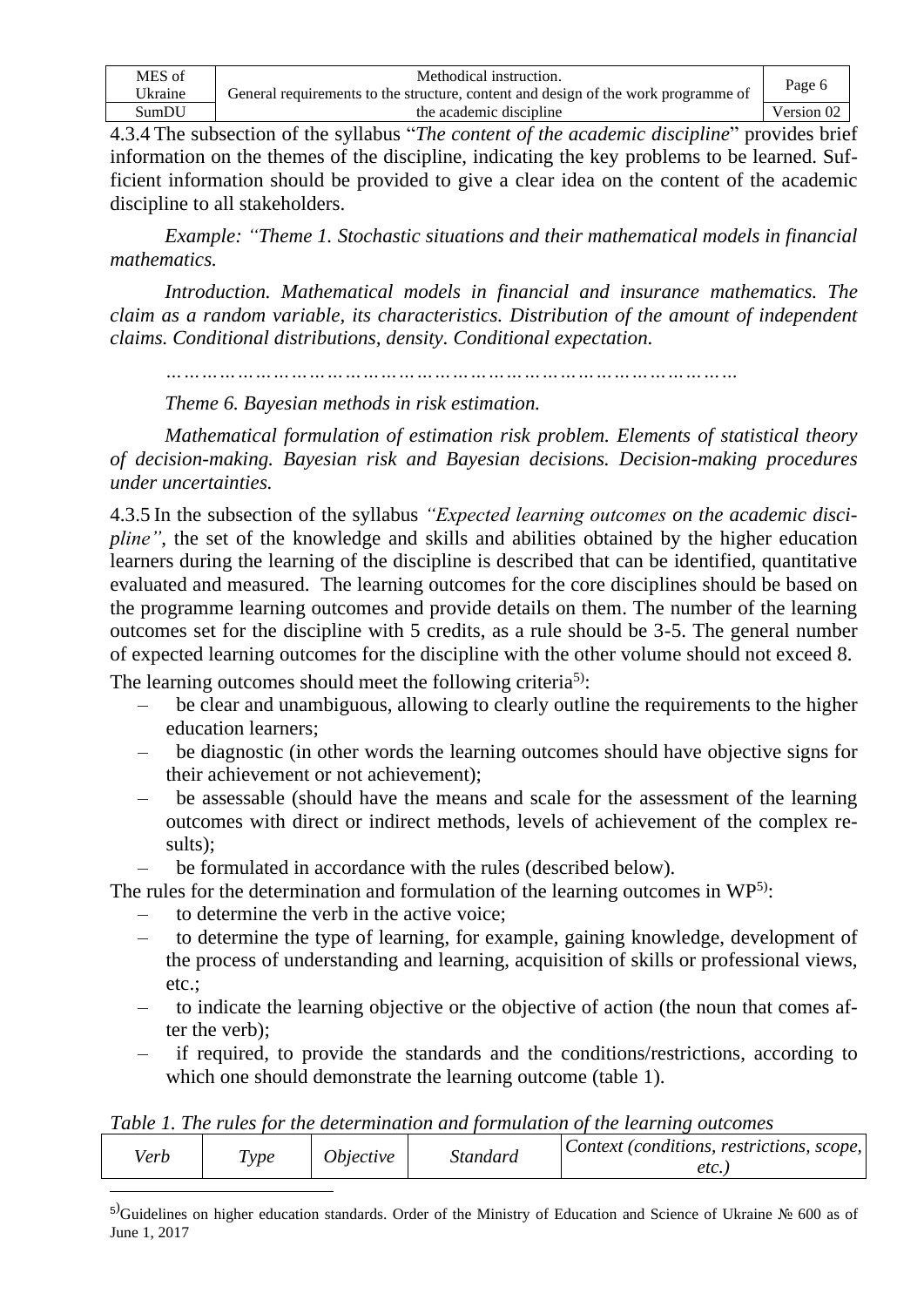| MES of<br>Ukraine |                                           | Methodical instruction.<br>General requirements to the structure, content and design of the work programme of |                                     | Page 7                                                                                                                                                            |  |
|-------------------|-------------------------------------------|---------------------------------------------------------------------------------------------------------------|-------------------------------------|-------------------------------------------------------------------------------------------------------------------------------------------------------------------|--|
| SumDU             |                                           | the academic discipline                                                                                       |                                     | Version 02                                                                                                                                                        |  |
| To do             | Measuring,<br>calculations<br>(knowledge) | Physical<br>quantities                                                                                        | according to the<br>experiment plan | compare the results with the already<br>developed knowledge and theories<br>and to draw the conclusions (taking<br>into account the measurement uncer-<br>tainty) |  |

In the formulation of the learning outcomes the level of higher education (the higher the level is, the more complicated the learning outcomes should be) and the year of studies, when the academic discipline is learned (as a rule, the outcomes that are taught at senior years of studies should be more complicated than at the 1-2 years) should be considered (Table 2).

*Table 2. The rules for the formulation of the learning outcomes according to the higher education level*

| Level               | <b>Expected learning outcomes</b>                                             |
|---------------------|-------------------------------------------------------------------------------|
| First level         | to generate and express new ideas or generate the solutions of the certain    |
| (Bachelor's degree) | problems or situations                                                        |
| Second level        | to generate the original, qualitative ideas that are clearly outlined and are |
| (Master's degree)   | really useful both in familiar and unfamiliar situations                      |
| Third level         | to generate original, practical, applicable and complex ideas and solutions   |
| (doctoral degree)   | that influence the own processes and the others                               |

To provide consistency and identity in the description of the learning outcomes, it is recommended to use Bloom's taxonomy according to Annex 3.

4.3.6 In the subsection *"The role of the academic discipline in the achievement of the programme outcomes,"* there is a list of the programme outcomes, achievement of which is provided by the academic discipline using the numeration of the programme outcomes, set in the educational programme. The formation of this section should be based on section 5 of the educational programme "Matrix of the provision of the programme learning outcomes with the relevant components of the educational programme."

This subsection is not filled for the optional disciplines.

- 4.3.7 The subsection of the syllabus *"Types of classes and learning activity"* contains the following:
- *Types of classes.* It contains the list and the content of the classes.

The main types include lecture, laboratory class, practical class, training (practical work), seminar, individual class, and consultation. The detailed description is provided by the "Regulation on the organization of the educational process at Sumy State University".

*Example: "Types of classes in learning the discipline are lectures (L), seminars (S) and practical classes (PC):* 

*Theme 1.* 

*L 1. The essence and functions of money.*

*Necessity and concept of money origin, specific nature of the money value, development of the forms of value, money functions.*

*S 1. The essence, functions, role of money, the concept of money, the specific nature of the money value, the development of value forms, functions of money, qualitative properties of money, the role of money in a modern monetary economy.*

*Theme 2.*

*L 2. The essence of money circulation.*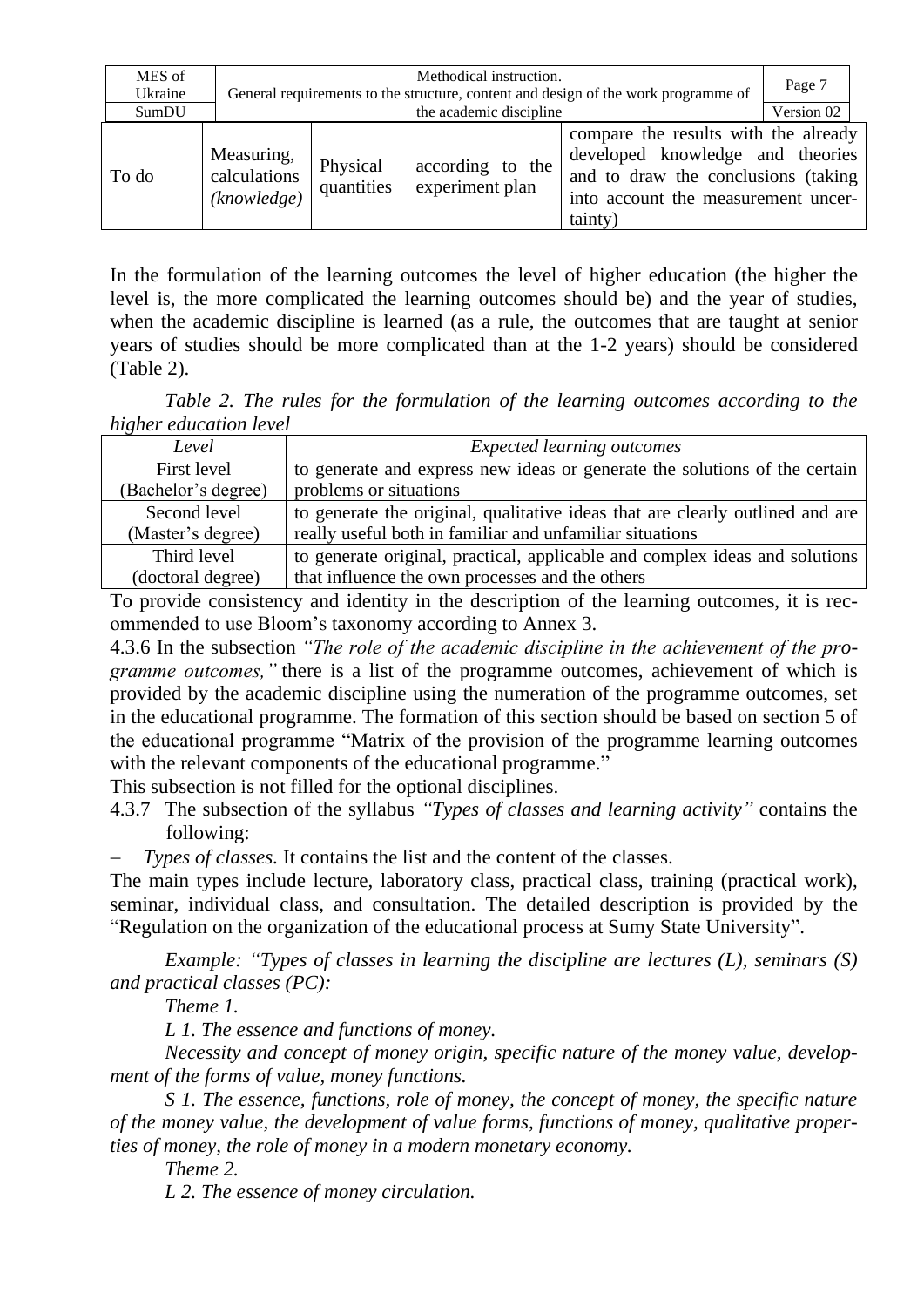| MES of  | Methodical instruction.                                                            |            |
|---------|------------------------------------------------------------------------------------|------------|
| Ukraine | General requirements to the structure, content and design of the work programme of | Page 8     |
| SumDU   | the academic discipline                                                            | Version 02 |

*The essence and economic basis of money circulation. Money circulation model. Money flows and their balancing. Money circulation structure.*

*L 3. Money supply.*

*Money supply in the circulation. Monetary aggregates and monetary base. Velocity of money circulation. Money circulation law. The mechanism of change of the money supply in the circulation. Money multiplier.*

*S 2. The essence of money circulation and money base that serves it.* 

*Money circulation model. Money flows and their balancing. Money circulation structure. Money supply in the circulation. Monetary aggregates and monetary base. The velocity of money circulation. Money circulation law. The mechanism of change of the money supply in the circulation. Money multiplier.*

*PC 1. Money circulation and money supply:*

*Solving practical problems on the application of the money circulation model, money circulation laws, determination of the mechanism of money multiplier.*

*PC 2. …»*

− *Types of learning activity.*

The information on the types of learning activities chosen for the discipline is provided. They form the study workload of the higher education learner, namely: individual assignments and classroom work.

Individual assignments – accomplished theoretical or practical individual study work within the particular discipline or educational programme as a whole, performed by the higher education learner based on the knowledge and skills gained during the study.

Individual assignments can be performed as the compulsory homework and course papers projects). The types of the compulsory homework assignments, the requirements to them and methodical recommendations are provided in the "Regulation on the organization of the educational process at Sumy State University" and Annex 4.

*Example: "LA 1. Two essays on the optional topic within 1-5 themes of the discipline.*

> *LA 2. Calculation work within the theme 4; LA 3. Completion of the case based on the 1-6 themes;* ……..»

4.3.8 The section of the syllabus *"Teaching and learning methods"* provides the information on the teaching and learning methods, chosen for the discipline that compulsory have to be related to the expected learning outcomes. At the same time, if the learning outcomes are based on the knowledge, the principal traditional teaching methods as visualization lecture, problem-based lecture and seminars can be chosen. If the learning outcomes focus on the skills, the methods that lead to their development, such as practical demonstrations should be chosen.

To form this subsection, not only the teaching methods used in the classroom should be taken into account, but also the methods used for the learning encouragement of the higher education learners during their individual work. The recommendations on the teaching and learning methods are placed in Annex 5.

*Example: "The discipline provides learning through the following activities:*

*LM1. Interactive lectures;*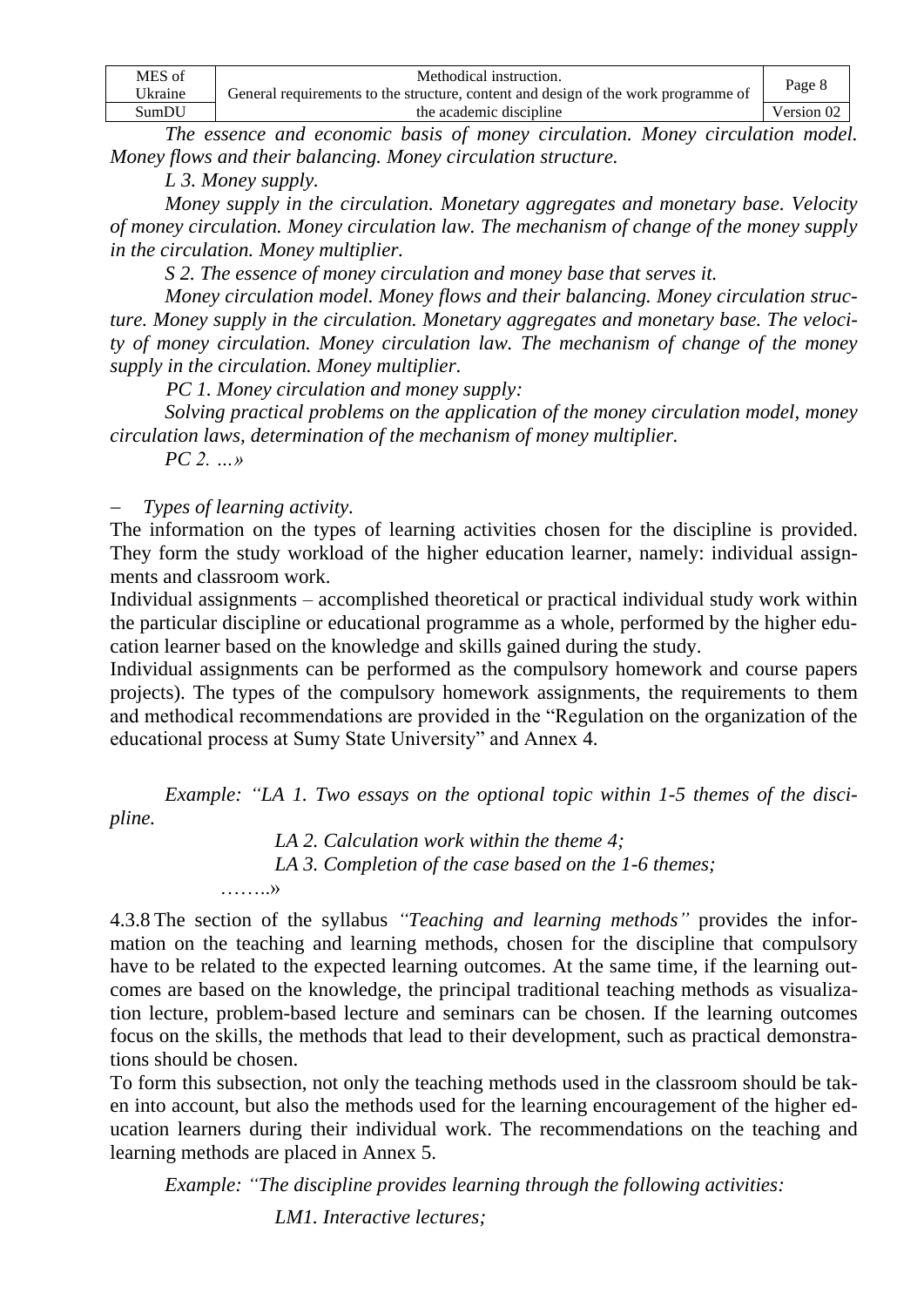| MES of  | Methodical instruction.                                                            |            |
|---------|------------------------------------------------------------------------------------|------------|
| Ukraine | General requirements to the structure, content and design of the work programme of | Page 9     |
| SumDU   | the academic discipline                                                            | Version 02 |

*МН2. Practical classes;*

*МН3. Practically oriented learning.* 

*The lectures provide the students with the materials on corporate finance from different viewpoints that is the basis for individual study of the higher education* learners *(Learning Outcome (LO) 1). Lectures are supplemented with practical classes that allow the students to apply the theoretical knowledge in practice (LO 1 and LO 2). Practically oriented learning is intended to determine whether the company has brought the value to the shareholders, to evaluate or analyze the financial stability in business, to determine the alternative business value using different models (including the need to calculate the cost of the capital) based on real data of the particular company on the student's choice (LO 1, LO 2 and LO 3).*

*The individual study will be facilitated by the preparation for the lectures, practical classes and group work to prepare presentations, which will be presented to the other groups with further analysis, discussions and will be described in the report on the implementation of practically oriented learning. During the preparation for the presentations as the results of practically oriented learning, the students will develop their skills of individual learning, quick critical reading, synthesis and analytical thinking."*

4.3.9 The subsection of the syllabus "*Assessment methods and criteria*" includes the following:

− *Assessment criteria,* used to assess the learning achievements of the higher education learners in this academic discipline. The criteria of successful completion by the higher education learner may be the achievement of the minimum grades' threshold for each planned learning outcome of the academic discipline. Minimum grades threshold should be determined according to the qualitative criteria and transformed into the minimum positive grade of the numerical scale.

To perform the control activities at the university, as a rule, the 100-points assessment scale is used (except for medical specialties). The information on the scale used during the learning of the discipline is provided in the syllabus.

*Current formative assessment methods.* There is the information on the methods for the current formative assessment used within the discipline. The methods are the following: survey, test, check, and assessment of the written assignments (papers, reports on the laboratory works), defense of the presentations (completed assignments, cases), practical test, self-evaluation, etc. The assessment objectives may include those that allow to assess the obtained generic competencies (soft skills), for example, "Performing the work on time, presentation of the results on the completed assignments…"

The current formative assessment is intended to identify the higher education learner's interim achievements and improve them and, as a rule, it does not influence the final grade in the discipline.

*Example: "In the discipline the following methods for the current formative assessment are used: surveys and oral comments from the teacher on it, instruction of the teacher during the implementation of the practical assignments, self-evaluation of the current test, discussion and mutual assessment of the practical assignments by the students.*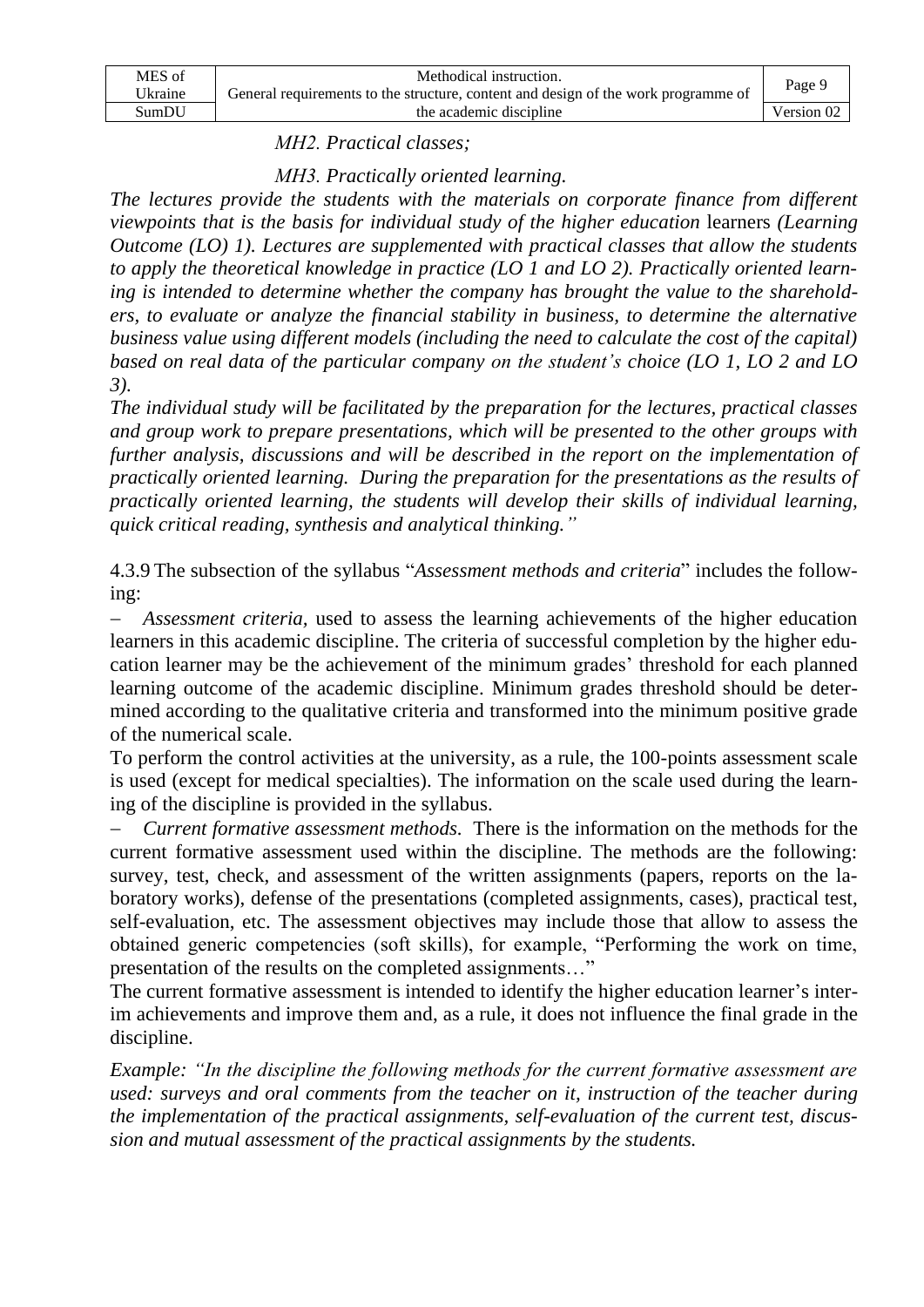| MES of  | Methodical instruction.                                                            |                   |
|---------|------------------------------------------------------------------------------------|-------------------|
| Ukraine | General requirements to the structure, content and design of the work programme of | Page 10           |
| SumDU   | the academic discipline                                                            | Version $0\angle$ |

− *Final summative assessment methods.* The description of the methods for the final summative control is provided, the results of which are used by the teachers to prove the fact and level of the achievement of the planned learning outcomes by the higher education learner.

The final summative assessment includes:

- the form of the final control within the academic discipline, set by the curriculum and educational programme (examination, test).
- the forms of the control activities during classes, set by the teacher (lecturer, course coordinator jointly with the teacher who provides practical, laboratory or other classes).

For the discipline with 5 credits, it is recommended to set not more than 4 control activities and for the disciplines with more than 5 credits – not more than 6.

The methods for the final assessment should correspond to the expected learning outcomes of the discipline, be aimed at the evaluation of the ability of the higher education learners to apply the knowledge in practical situations but not just to memorize the information.

The assessment criteria that are not connected with the learning outcomes (attendance of the classes, the number of presentations at the seminars, etc.) should not be used for the final assessment on the discipline.<sup>6)</sup> If needed, the higher education learner's work in the classroom should be taken into account in the final grade, a particular report form should be provided (for example, the report on the seminar).

To choose the assessment methods, the objects of assessment and the level of the expected learning outcomes should be taken into account (table 3).

| Learning outcome                                                                   | Assessment method                              | Assessment object                                                                                                                                     |
|------------------------------------------------------------------------------------|------------------------------------------------|-------------------------------------------------------------------------------------------------------------------------------------------------------|
| Be able to do the meas-                                                            | survey                                         | The knowledge of the measurement rules                                                                                                                |
| urements of the physical<br>quantities according to the<br>plan of the experiment. | practical test                                 | The ability to measure the physical quantities<br>according to the plan of the experiment.                                                            |
|                                                                                    | test                                           | The knowledge on the tools for the state regula-<br>tion of the economy                                                                               |
| To understand the<br>principles, methods and<br>tools for the state                | check of the written prac-<br>tical assignment | The ability to evaluate the consequences of the<br>use of the tools for the state regulation                                                          |
| regulation of the economy/                                                         | check of case fulfillment                      | The ability to evaluate the necessity of imple-<br>mentation, to choose the regulation method, to<br>understand the consequences of state regulation. |

*Table 3 The example for choosing the methods and objects of the assessment:*

The description provided includes the information on the control activities and maximum points awarded for them. For each control activity of the discipline, the tasks and assessment criteria should be designed.

*Example: "The assessment throughout semester should be conducted in the form of oral and written surveys (M1), check of the written papers (M2), individual presentations and joint discussions (M3). All works should be completed individually. The similar works should be rejected.* 

*The student's grade is formed as follows:*

<sup>6</sup>) Decree of the MES of Ukraine № 1/9-434 as of 09.07.2018 "On the recommendations for academic and methodical resources"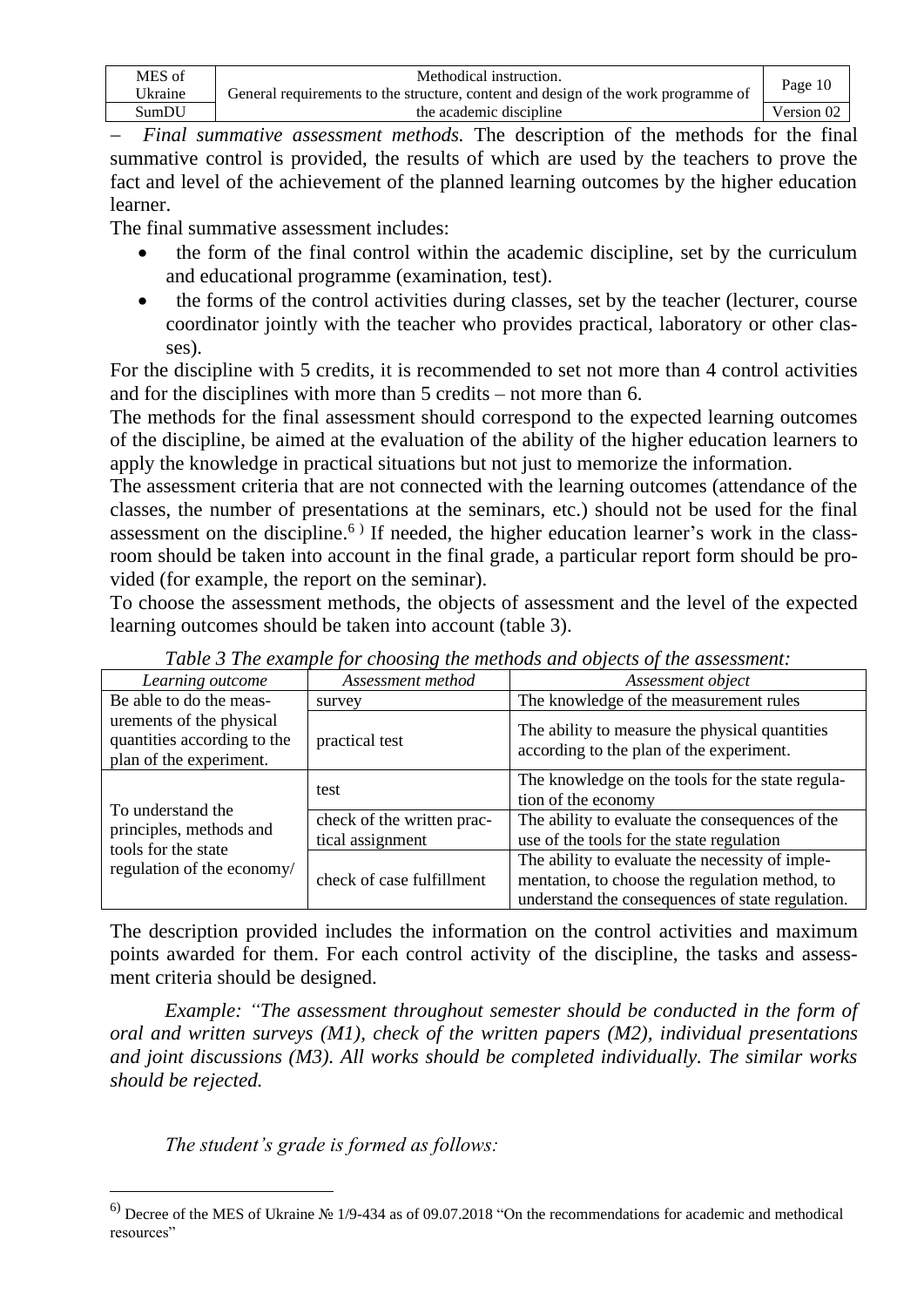| MES of  | Methodical instruction.                                                            | Page 11    |
|---------|------------------------------------------------------------------------------------|------------|
| Ukraine | General requirements to the structure, content and design of the work programme of |            |
| SumDU   | the academic discipline                                                            | Version 02 |

*1. situational tasks (solution, presentation, discussions) 20 points;* 

*2. test (tests, problems) 10 points;*

*3. individual research assignment (fulfillment, presentation, defense) 30 points.*

*In irregular cases, the work throughout semester can be conducted distantly:* 

*1. situational tasks (solution) 15 points,*

*2. essay 20 points,*

*3. individual research assignment (fulfillment) 25 points.*

*The form of the final control – written examination in the form of test"*

In this paragraph, the minimum grade threshold is indicated according to which the general positive grade in discipline is possible. Clear requirements for taking the final control are also described. If the learning outcomes of the discipline include those that cannot be checked at the examination, the additional requirements are established in this paragraph.

*Example: "A student will not be admitted to the exam in the discipline if she/he did not complete 80% of laboratory work or if she/he received the unsatisfactory grade for at least one of the control activities. To obtain the general positive grade in the discipline, the grade for the exam should be at least 25 points.* 

4.3.10 The subsection of the syllabus *"Learning resources of the discipline"* contains the following:

*Learning tools.* The tools, equipment and software, used for learning the discipline (on request) are given in the Annex 6.

*Example: "The study process requires the use of the electron microscopy and mass spectrometry (LT 1)".*

− *Informational, academic and methodical resources –* provides the list of information resources, available for the higher education learners such as: printed scientific, educational and methodical, popular scientific and other publications; electronic publications; open state registers; published documents and official websites of the statistics bodies and other institutions and organizations; open databases; audio-and video recordings; other materials and information resources.

The literature and other information resources, recommended for studying the discipline should be available to the higher education learners free of charge in particular:

- at the university's library;
- on the electronic resources of the university;
- in the open state registers, information systems, databases, etc., mentioned in the work programme;
- on the external electronic resources, mentioned in the work programme that provide free access to the information.

The list is formed as follows:

- basic literature (textbooks, manuals, monographs), covering the main content of the academic discipline or its particular components, the number is not more than 5 resources;
- additional literature in number not more than 10 resources;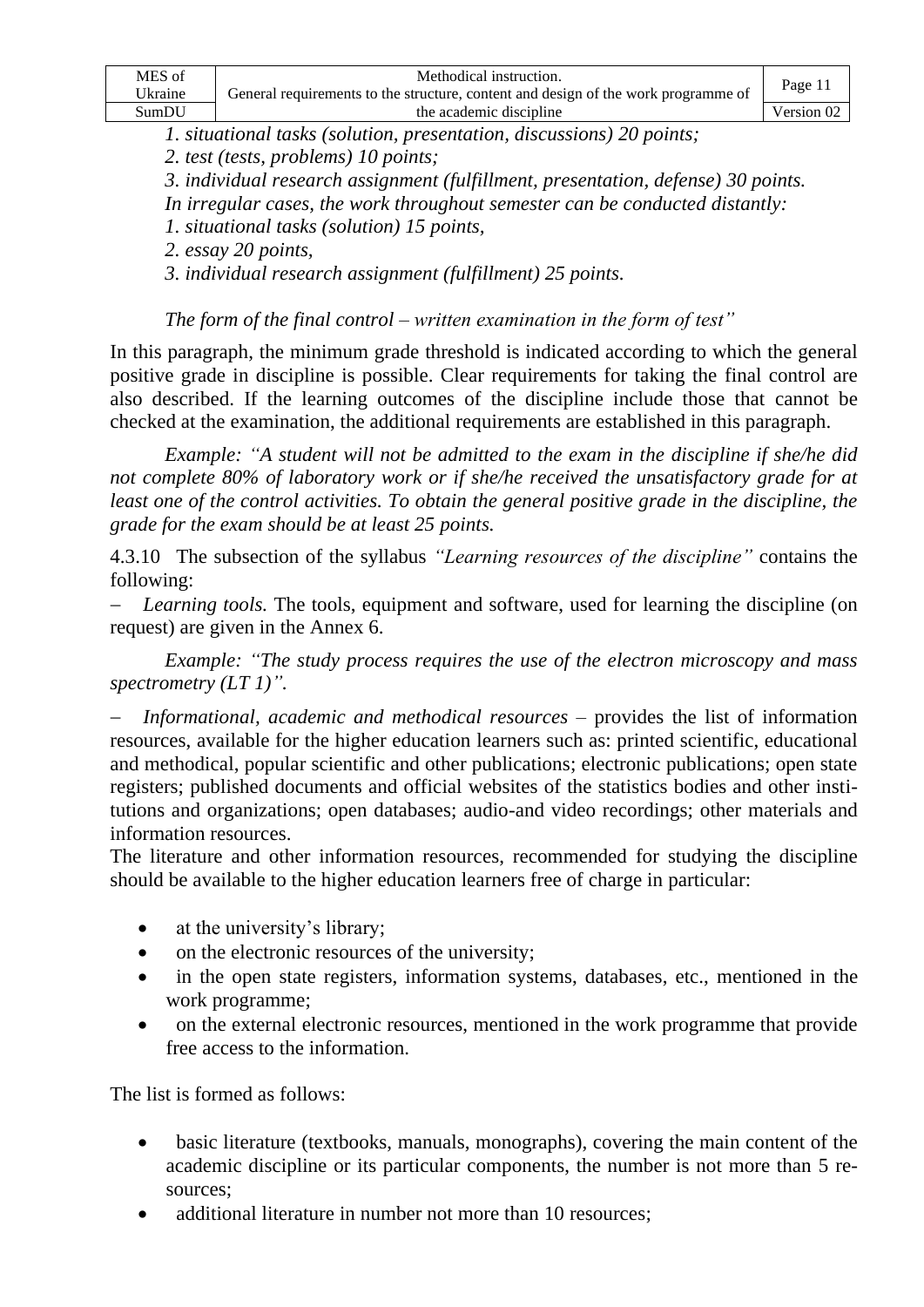| MES of  | Methodical instruction.                                                            | Page 12    |
|---------|------------------------------------------------------------------------------------|------------|
| Jkraine | General requirements to the structure, content and design of the work programme of |            |
| SumDU   | the academic discipline                                                            | Version 02 |

## Internet information resources.

The list of the basic literature should include the resources not older than 5 years, the additional literature – not older than 10 years. It is compulsory to include the resources in English (except the disciplines that are intended to form the language competencies).

Internet information resources should include the list of names (and links) of the recommended websites, software, video, and other electronic resources to support the higher education learner in leaning the discipline.

*Example:* 

*Basic literature.*

*1. T.B. Hrytsenko, Ukrainian language for professional purposes: Textbook. Kyiv. Centre of education literature, 2017. 624 p.*

*2. N. Shlikha., I. Shlikhta, Fundamentals of the academic writing: Manual and Course Programme, Kyiv, 2016. 61 p.*

*3. O. Bozhenko, Y. Korian, M. Fedorets, International rules on citation and references in scientific papers, Kyiv: Ukrainian Library Association, 2016. 117 p.*

# *Additional literature:*

*1. Academic integrity: compliance issues and priorities among young scientists: collective monographs: N. G. Sorokina, A.Y. Artiukhov, I.O. Dehtiarova. Dnipro: Dnipro Regional Institute of State Government, 2017. 170 p.*

*2. S.V. Shevchuk, Ukrainian business language: Manuals, 7 th edition with amendments and addenda, Kyiv: "Alerta", 2011. 307 p.*

*3. Handbook on the academic integrity/ V.H. Hurianova, L.T. Onyksymova, N.V. Poberii; T.O. Marynych, Sumy: Sumy State University, 2018. 24 p.*

*4. V.T. Nadykto, Fundamentals of the research activities: Textbook. Kherson: "OLDI-PLUS, 2017. 268 p.*

*5. O.M. Semenoh. Culture of the scientific Ukrainian language: Textbook. 2 nd edition, Kyiv, "Akademiia", 2012. 216 p.*

*Internet information resources.*

*1. O.O. Huzhva. What you need to know about plagiarism: handbook on academic literacy and ethics for "dummies". – URL: [http://fond.sociology.kharkov.ua/images/docs/academ\\_cult/books\\_ac-gr.pdf.](http://fond.sociology.kharkov.ua/images/docs/academ_cult/books_ac-gr.pdf)*

4.4 The section "*Academic discipline programme*". In this section of the WP of the academic discipline, the distribution of hours for learning the discipline, set by the curriculum according to the themes and types of the classes, is provided.

4.5 The Annex1 to the work programme provides the table of the alignment of the learning outcomes with the teaching, learning and assessment methods. It contains the types of the classes, learning activities, teaching methods and technologies, learning tools, assessment methods and criteria that provide the achievement of the programme competencies/learning outcomes.

To fill in the table it is recommended to use the abbreviations, mentioned in the particular sections of the syllabus.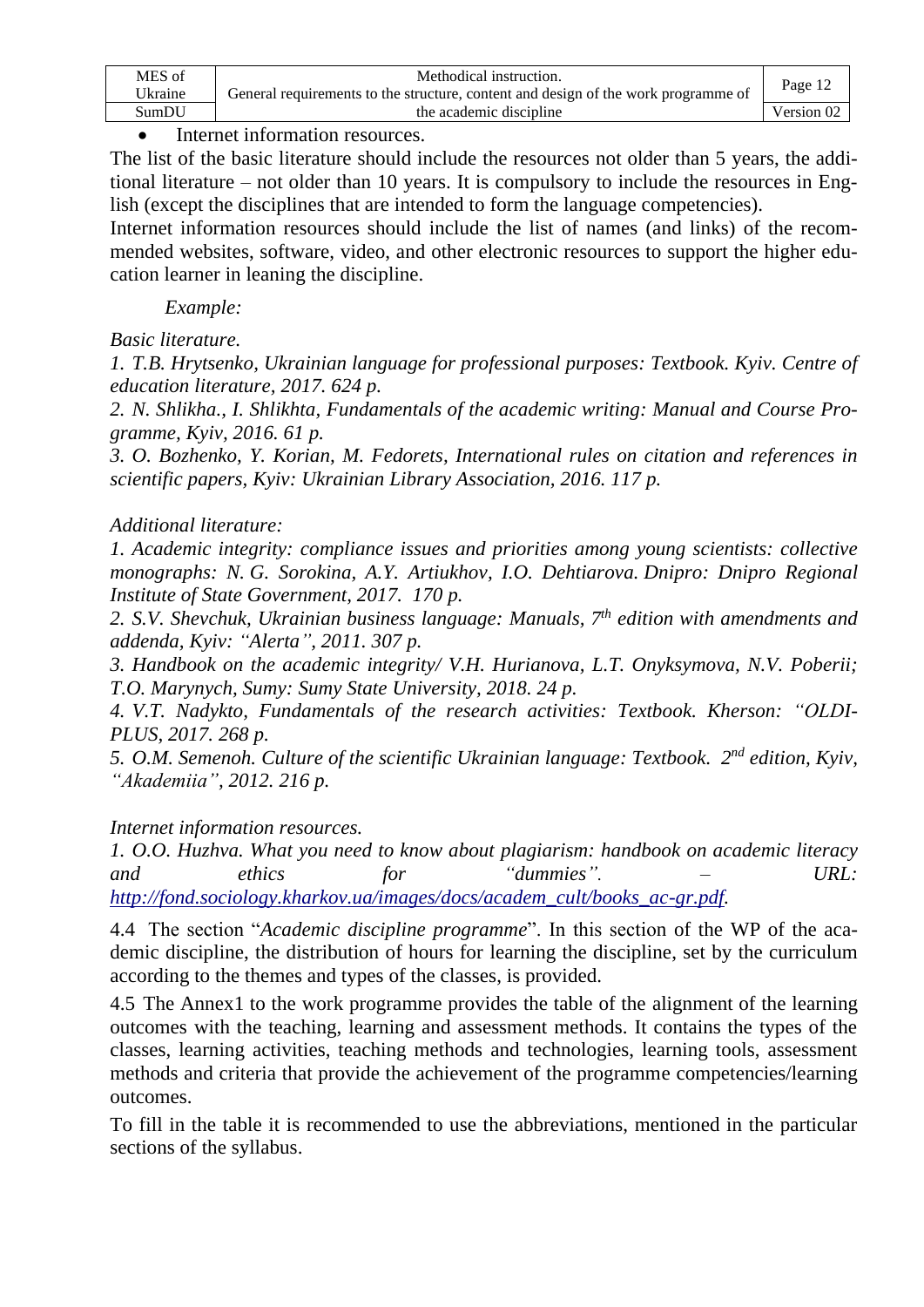| MES of  | Methodical instruction.                                                            |            |
|---------|------------------------------------------------------------------------------------|------------|
| Ukraine | General requirements to the structure, content and design of the work programme of | Page 13    |
| SumDU   | the academic discipline                                                            | Version 02 |

# **5. The requirements to enter into force and publish the work programme of the academic discipline**

5.1 The work programme is designed by the teacher (teachers) of the department responsible for teaching of the academic discipline. To provide the academic discipline with the WP is the responsibility of the head of the department that provides teaching of the discipline.

WP is designed as a separate document in paper and electronic versions and stored in paper at the department that provides the teaching of the discipline.

5.2 To provide the quality assurance of educational activities, each work programme should be reviewed by all stakeholders, scientific and scientific and pedagogic workers – the experts in the relevant specialties. As a rule:

- the discipline from general training cycle is reviewed by the scientific, scientific and pedagogic worker – an expert in relevant specialty or by the professionalpractitioner in relevant specialty;
- the disciplines of professional and practical training are reviewed at the meeting of the expert board of employees in relevant specialty.

5.3 Work programmes from the section of the professional and practical training are discussed and approved at the meeting of the project group of the educational programme for which the discipline is taught. In addition to the draft of the work programme, the review and/or the extract from the minutes of the meeting of the expert board of the employees is submitted for consideration.

The work programme should be approved at the meetings of the project groups of all educational programmes, for which the discipline is taught.

5.4 The prepared work programmes with the positive review that have been approved by the project group(s) of the educational programme(s) are discussed and approved at the meeting of the department that provides the teaching of the discipline.

5.5 After being approved at the departmental meeting, the WP is submitted for approval by:

- the Council for quality assurance of education and educational activity at the university, if the discipline is a part of the general training cycle at the university;
- the Council for the quality assurance at the institute (faculty) (or upon request, at the joint meeting of the councils for the quality assurance of the institutes (faculties)) in all other cases.

5.6 As a rule, the WP of the academic disciplines should be updated annually, taking into account the results of the monitoring and periodic revision of the educational programmes and in particular, the recommendations and comments from the higher education learners and other stakeholders. The revision of the WP can be initiated by the project group of the educational programme, stakeholders, or department. The amendments are placed at the Annex to the WP of the academic discipline.

5.7 Syllabi of the academic disciplines are to be published on the university's website in the "Catalogue of the academic disciplines" within ten days after they entered into force. The syllabus of the optional discipline should be available for the higher education learners when choosing the disciplines for the next semester (module).

On the university's website, the syllabi of the academic disciplines are published in Ukrainian, English and the language of instruction of the discipline.

# **6. Final provisions.**

6.1 The Instruction enters into force on the next day after it was approved by the Rector's order.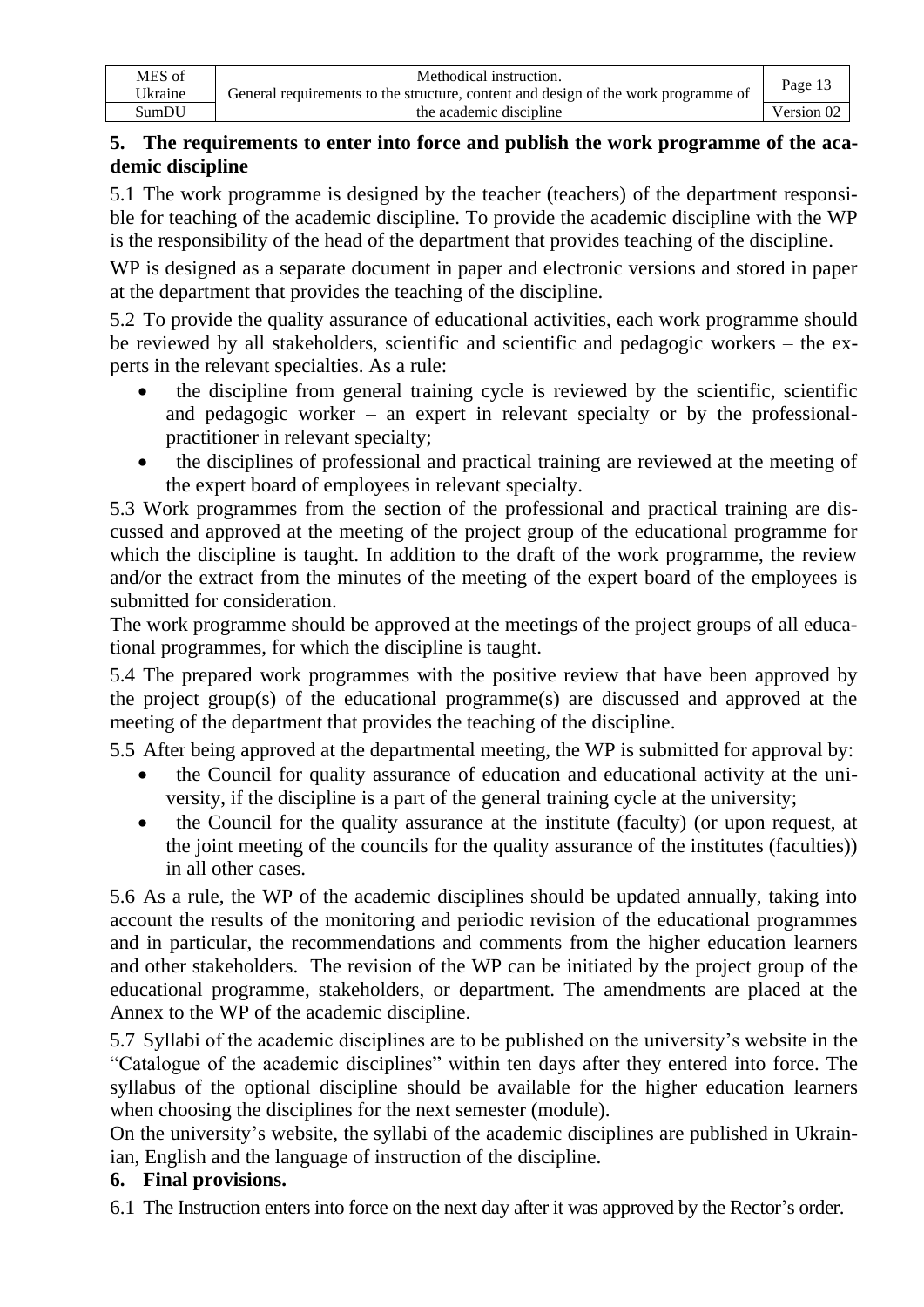| MES of   | Methodical instruction.                                                            | Page 14    |
|----------|------------------------------------------------------------------------------------|------------|
| 'Jkraine | General requirements to the structure, content and design of the work programme of |            |
| SumDU    | the academic discipline                                                            | Version 02 |

6.2 The Regulation on the procedure of the curricula development and their organizational support, approved by the academic council of SumDU (minutes of meeting No. 3 as of 13.11.08) comply with and does not contradict this Instruction.

6.3 "General requirements to the design of the work programmes and the regulations to modular and rating control of academic disciplines", approved by the Rector's order No. 427-I as of 21.07.08 with the amendments and addenda (Rector's orders No. 735-І as of 23.09.13 and No. 971-І as of 03.12.13) should be considered as invalid.

6.4 Any amendments or addenda to the Instruction may be performed by the Rector's order or the Rector's order based on the resolution of the academic council of the university or corresponding advisory body. In the same order the Instruction is repealed.

6.5 The update of the Instruction and control over the implementation of its requirements is the responsibility of the officials of the university in accordance with their functional duties.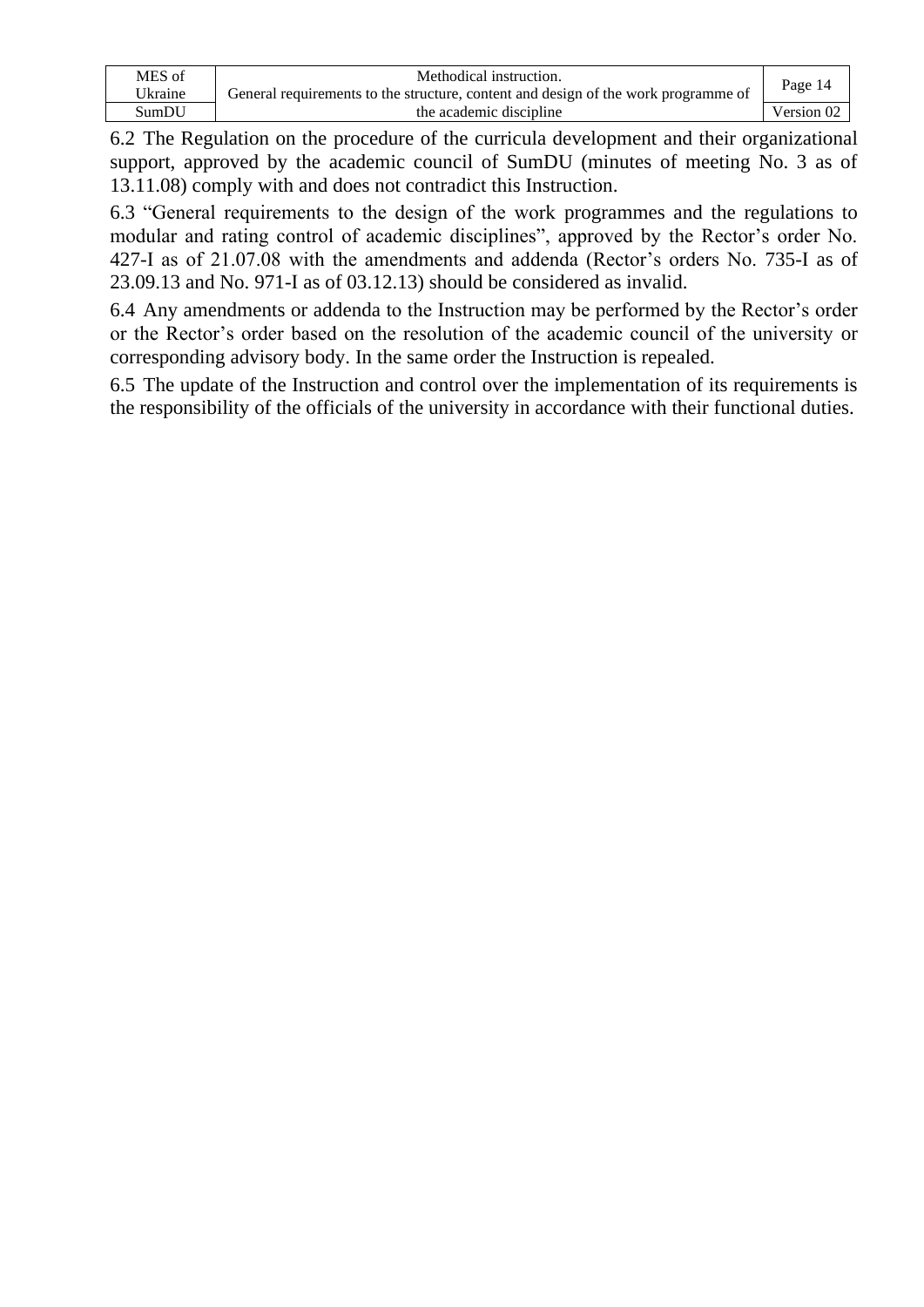| MES of  | Methodical instruction.                                                            |            |
|---------|------------------------------------------------------------------------------------|------------|
| Ukraine | General requirements to the structure, content and design of the work programme of | Page 15    |
| SumDU   | the academic discipline                                                            | Version 02 |
|         | Annex $1$ – Description of the course descriptor                                   |            |

Шаблон за версією 02

Затверджено наказом ректора СумДУ від \_\_\_\_\_\_.2019 р. №

# **MINISTRY OF EDUCATION AND SCIENCE OF UKRAINE SUMY STATE UNIVERSITY**

Full name of a structural unit

Department

# **COURSE DESCRIPTOR**

\_\_\_\_\_\_\_\_\_\_\_\_\_\_\_\_\_\_\_\_\_\_\_\_\_\_\_\_\_\_\_\_\_\_\_\_\_\_\_\_\_\_\_\_\_\_\_\_\_\_\_\_\_\_\_\_\_\_\_\_\_\_\_\_\_\_\_\_\_\_\_\_\_\_ (Course name)

| <b>Higher education level</b> |  |
|-------------------------------|--|
| <b>Major</b>                  |  |
| Study programme               |  |

Approved by Quality Council of the Institute (Faculty)

Protocol dated \_\_\_\_ \_\_\_\_\_\_\_\_\_\_\_ № \_\_\_\_\_\_\_ Head of the Quality Council of the Institute (Faculty)

(signature) name, surname)

\_\_\_\_\_\_\_\_\_\_\_\_ \_\_\_\_\_\_\_\_\_\_\_\_\_\_\_

Sumy 201\_\_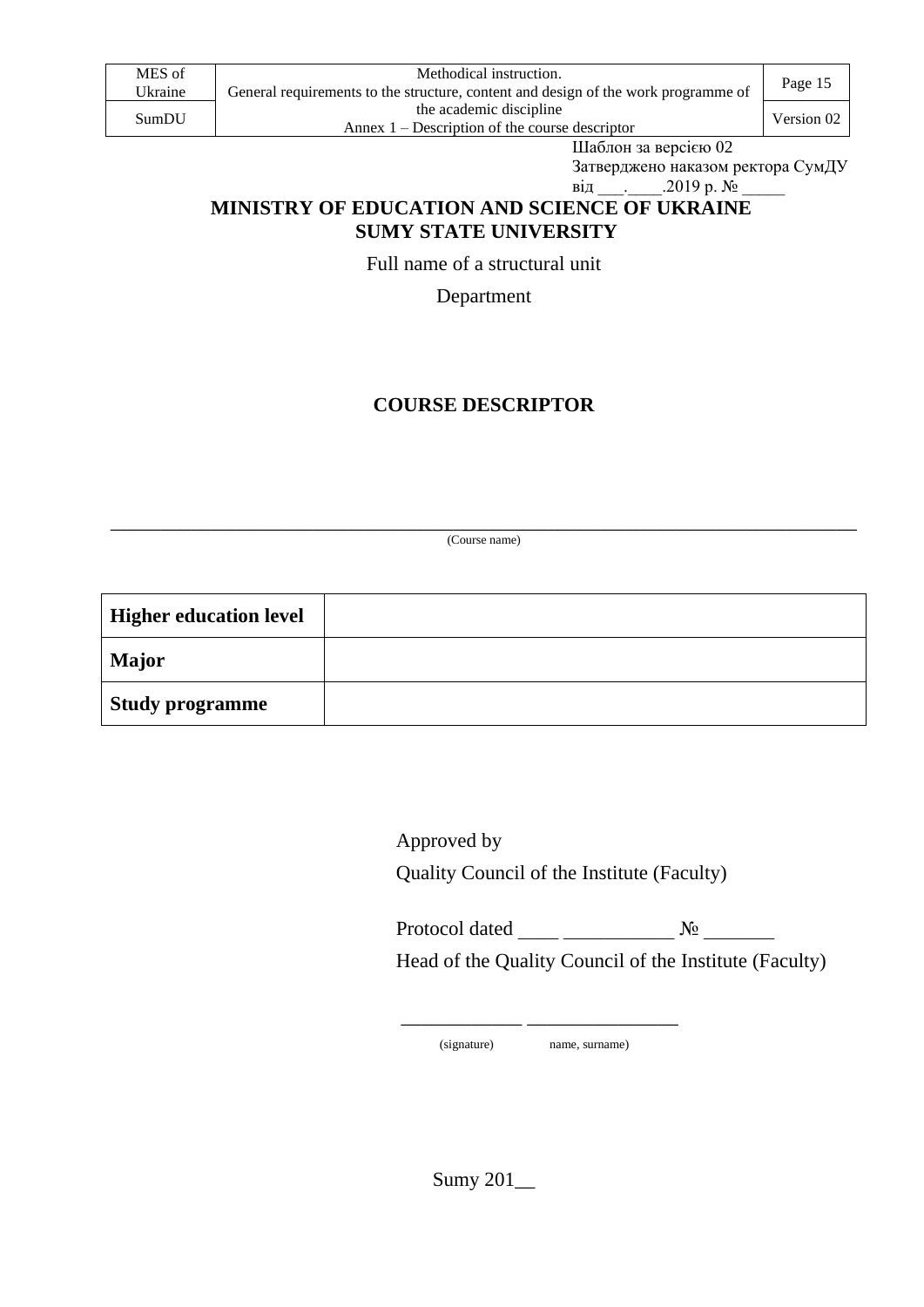#### DATA ON REVIEWS AND APPROVAL OF THE COURSE DESCRIPTOR

Author: **\_\_\_\_\_\_\_\_\_\_\_\_\_\_\_\_\_, \_\_\_\_\_\_\_\_\_\_\_\_\_\_\_\_\_\_\_\_\_\_\_** 

(full name) (title and degree, position)

| Review of the course descriptor                                                   | Name, surname of the reviewer and/or $N_{\mathcal{Q}}$ protocol of the meeting of expert council of em-<br>ployers |             |                 |
|-----------------------------------------------------------------------------------|--------------------------------------------------------------------------------------------------------------------|-------------|-----------------|
| Considered and approved at the<br>meeting of the work group of<br>Study programme |                                                                                                                    | . No        |                 |
| «<br>$\rightarrow$<br>(name of the study programme)                               | Head of the work<br>group (Head of the<br>Study programme)                                                         | (signature) | (name, surname) |
| Considered and approved at the<br>meeting of the Department                       | protocol                                                                                                           | . No        |                 |
| (name of the Department)                                                          | Head<br>of the Department                                                                                          | (signature) | (name, surname) |
|                                                                                   |                                                                                                                    |             |                 |

# Data on the review of the course descriptor:

|      | $N2$ Annex with | Amendments considered and approved |                   |                       |             |
|------|-----------------|------------------------------------|-------------------|-----------------------|-------------|
|      | the description | Approved by the                    | Head of the study | Approved by the       | Head of the |
| Year | of amendments   | work<br>of<br>group                | programme, signa- | Department, date, and | Department  |
|      | made            | study programme,                   | ture              | protocol No           |             |
|      |                 | protocol No                        |                   |                       |             |
|      |                 |                                    |                   |                       |             |
|      |                 |                                    |                   |                       |             |
|      |                 |                                    |                   |                       |             |
|      |                 |                                    |                   |                       |             |
|      |                 |                                    |                   |                       |             |
|      |                 |                                    |                   |                       |             |
|      |                 |                                    |                   |                       |             |
|      |                 |                                    |                   |                       |             |
|      |                 |                                    |                   |                       |             |
|      |                 |                                    |                   |                       |             |

\_\_\_\_\_\_\_\_\_\_\_\_\_\_\_\_\_\_\_\_\_\_\_\_\_\_\_\_\_\_\_\_\_\_\_\_\_\_\_\_\_\_\_\_\_\_\_\_\_\_\_\_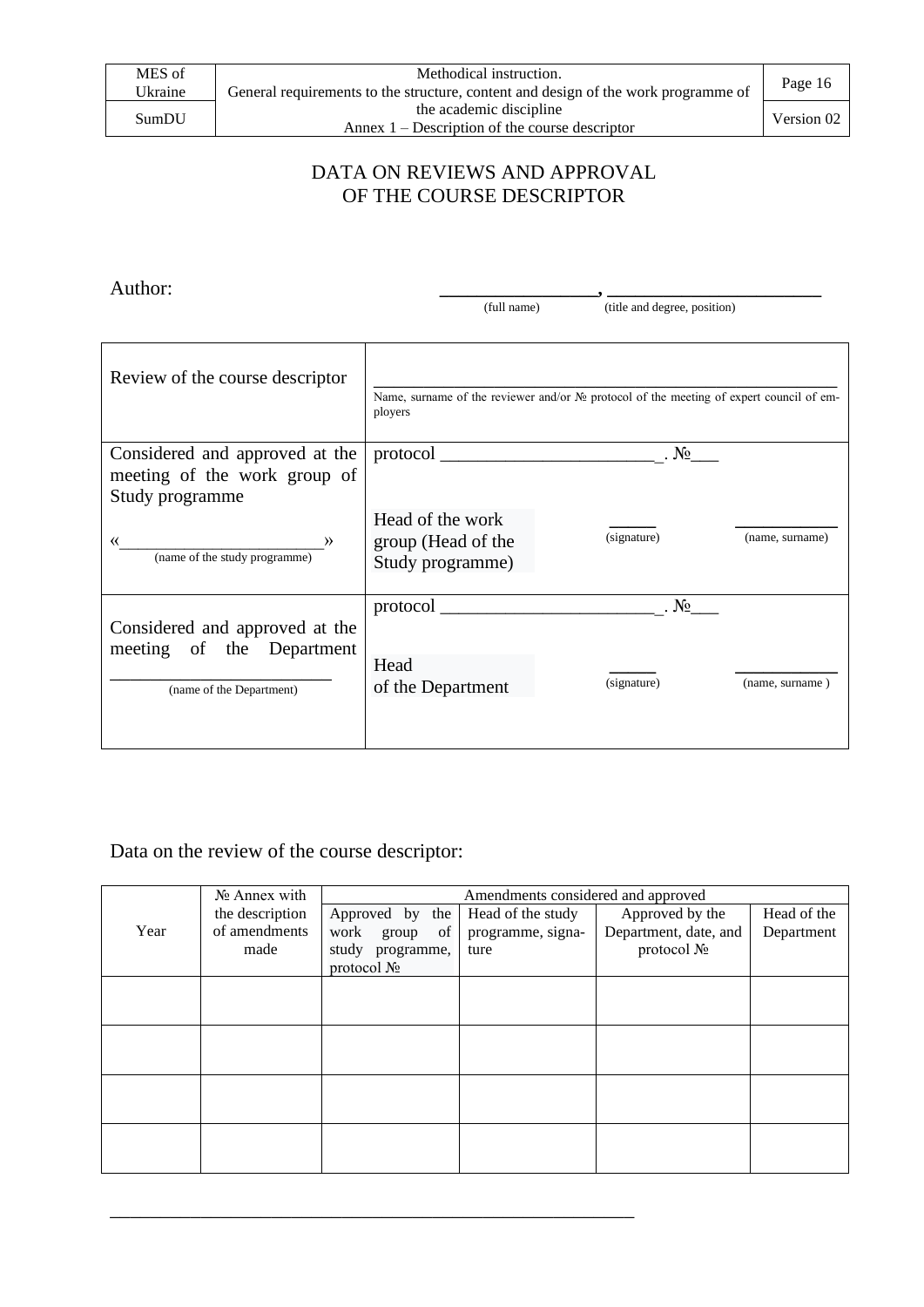| MES of  | Methodical instruction.                                                            | Page 17    |  |
|---------|------------------------------------------------------------------------------------|------------|--|
| Ukraine | General requirements to the structure, content and design of the work programme of |            |  |
| SumDU   | the academic discipline                                                            |            |  |
|         | Annex $1$ – Description of the course descriptor                                   | Version 02 |  |

# **І Syllabus**

| 1. General information on the course     |  |
|------------------------------------------|--|
| Full course name                         |  |
| Full official name of a higher education |  |
| institution                              |  |
| Full name of a structural unit           |  |
| Author                                   |  |
| Cycle/higher education level             |  |
| Semester                                 |  |
| Credit value                             |  |
| Language(s)                              |  |
| 2. Place in the study programme          |  |
| Relation to curriculum                   |  |
| Prerequisites                            |  |
| Additional requirements                  |  |
| Restrictions                             |  |
| 3. Aims of the course                    |  |
|                                          |  |
|                                          |  |
|                                          |  |
|                                          |  |
|                                          |  |
| 4. Contents                              |  |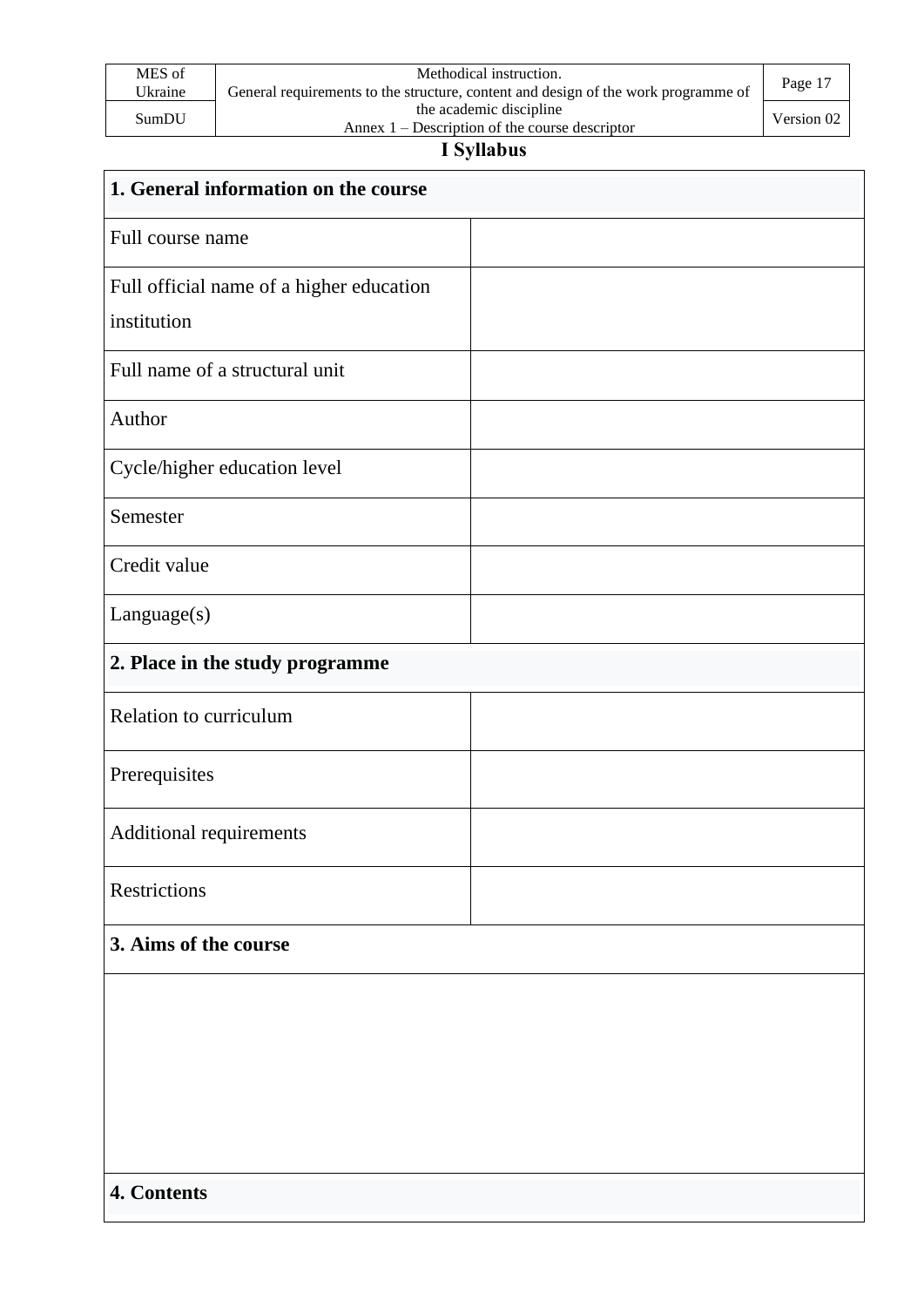| MES of<br>Ukraine                                                       | Methodical instruction.<br>General requirements to the structure, content and design of the work programme of | Page 18    |  |
|-------------------------------------------------------------------------|---------------------------------------------------------------------------------------------------------------|------------|--|
| SumDU                                                                   | the academic discipline<br>Annex 1 – Description of the course descriptor                                     | Version 02 |  |
|                                                                         |                                                                                                               |            |  |
|                                                                         |                                                                                                               |            |  |
|                                                                         |                                                                                                               |            |  |
|                                                                         |                                                                                                               |            |  |
|                                                                         |                                                                                                               |            |  |
|                                                                         |                                                                                                               |            |  |
|                                                                         | 5. Intended learning outcomes of the course                                                                   |            |  |
|                                                                         | After successful study of the course, the student will be able to:                                            |            |  |
| LO1.                                                                    |                                                                                                               |            |  |
| LO <sub>2</sub> .                                                       |                                                                                                               |            |  |
| LO <sub>3</sub> .                                                       |                                                                                                               |            |  |
| LO4.                                                                    |                                                                                                               |            |  |
| LO5.                                                                    |                                                                                                               |            |  |
|                                                                         |                                                                                                               |            |  |
| 6. Role of the course in the achievement of programme learning outcomes |                                                                                                               |            |  |
|                                                                         | Programme learning outcomes achieved by the course:                                                           |            |  |
|                                                                         |                                                                                                               |            |  |
|                                                                         |                                                                                                               |            |  |
|                                                                         |                                                                                                               |            |  |
|                                                                         |                                                                                                               |            |  |
|                                                                         |                                                                                                               |            |  |
|                                                                         | 7. Teaching and learning activities                                                                           |            |  |
| 7.1 Types of training                                                   |                                                                                                               |            |  |
|                                                                         |                                                                                                               |            |  |
|                                                                         |                                                                                                               |            |  |
|                                                                         |                                                                                                               |            |  |
|                                                                         |                                                                                                               |            |  |
|                                                                         |                                                                                                               |            |  |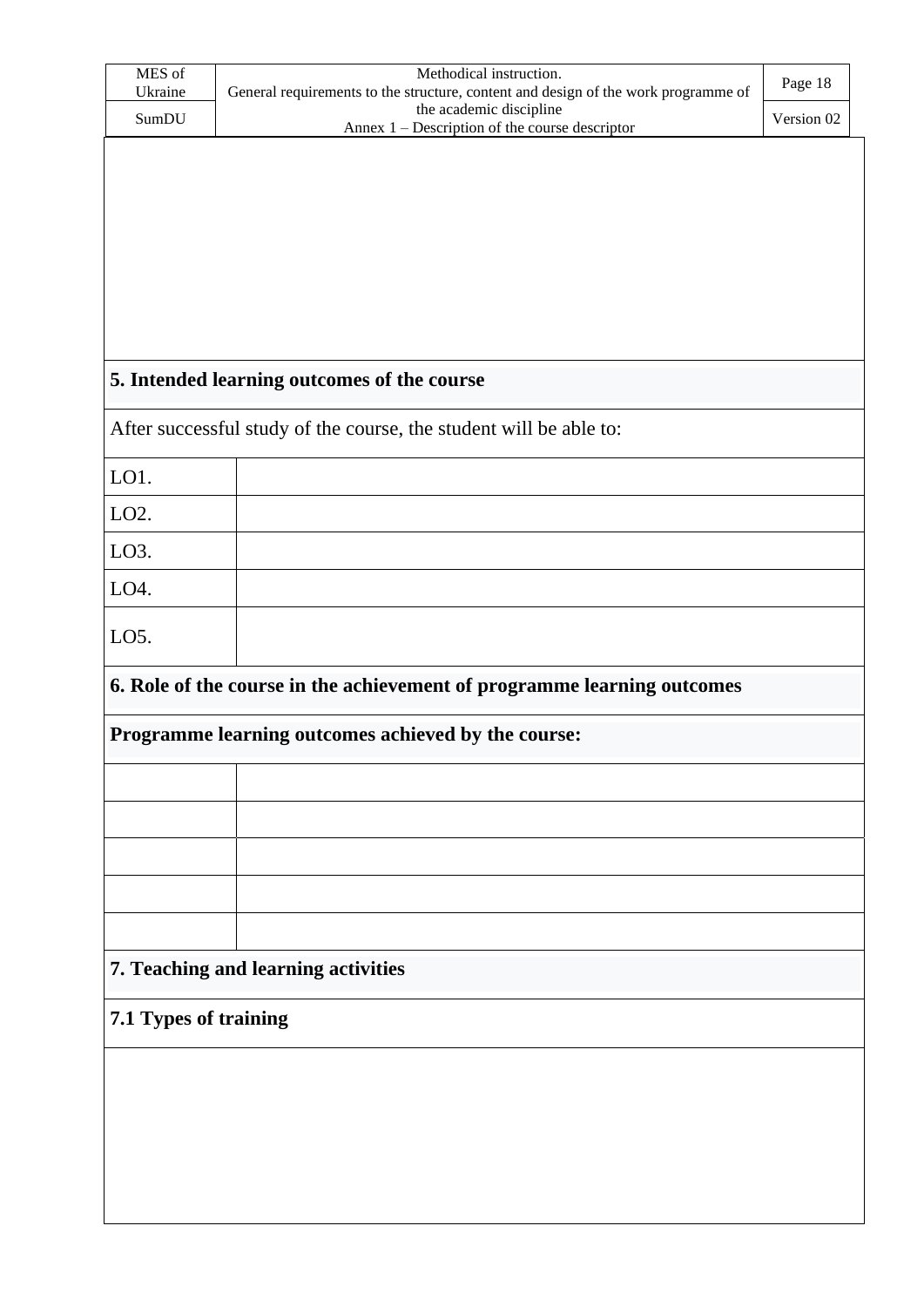| MES of<br>Ukraine        | Methodical instruction.<br>General requirements to the structure, content and design of the work programme of | Page 19    |
|--------------------------|---------------------------------------------------------------------------------------------------------------|------------|
| SumDU                    | the academic discipline                                                                                       | Version 02 |
| 7.2 Learning activities  | Annex 1 – Description of the course descriptor                                                                |            |
|                          |                                                                                                               |            |
|                          |                                                                                                               |            |
|                          |                                                                                                               |            |
|                          |                                                                                                               |            |
|                          |                                                                                                               |            |
|                          |                                                                                                               |            |
| 8. Teaching methods      |                                                                                                               |            |
|                          |                                                                                                               |            |
|                          |                                                                                                               |            |
|                          |                                                                                                               |            |
|                          |                                                                                                               |            |
|                          |                                                                                                               |            |
|                          |                                                                                                               |            |
|                          | 9. Methods and criteria for assessment                                                                        |            |
|                          |                                                                                                               |            |
| 9.1. Assessment criteria |                                                                                                               |            |
|                          |                                                                                                               |            |
|                          |                                                                                                               |            |
|                          |                                                                                                               |            |
|                          |                                                                                                               |            |
|                          | 9.2 Formative assessment                                                                                      |            |
|                          |                                                                                                               |            |
|                          |                                                                                                               |            |
|                          |                                                                                                               |            |
|                          |                                                                                                               |            |
|                          | 9.3 Summative assessment                                                                                      |            |
|                          |                                                                                                               |            |
|                          |                                                                                                               |            |
|                          |                                                                                                               |            |
|                          |                                                                                                               |            |
|                          |                                                                                                               |            |
|                          |                                                                                                               |            |
|                          |                                                                                                               |            |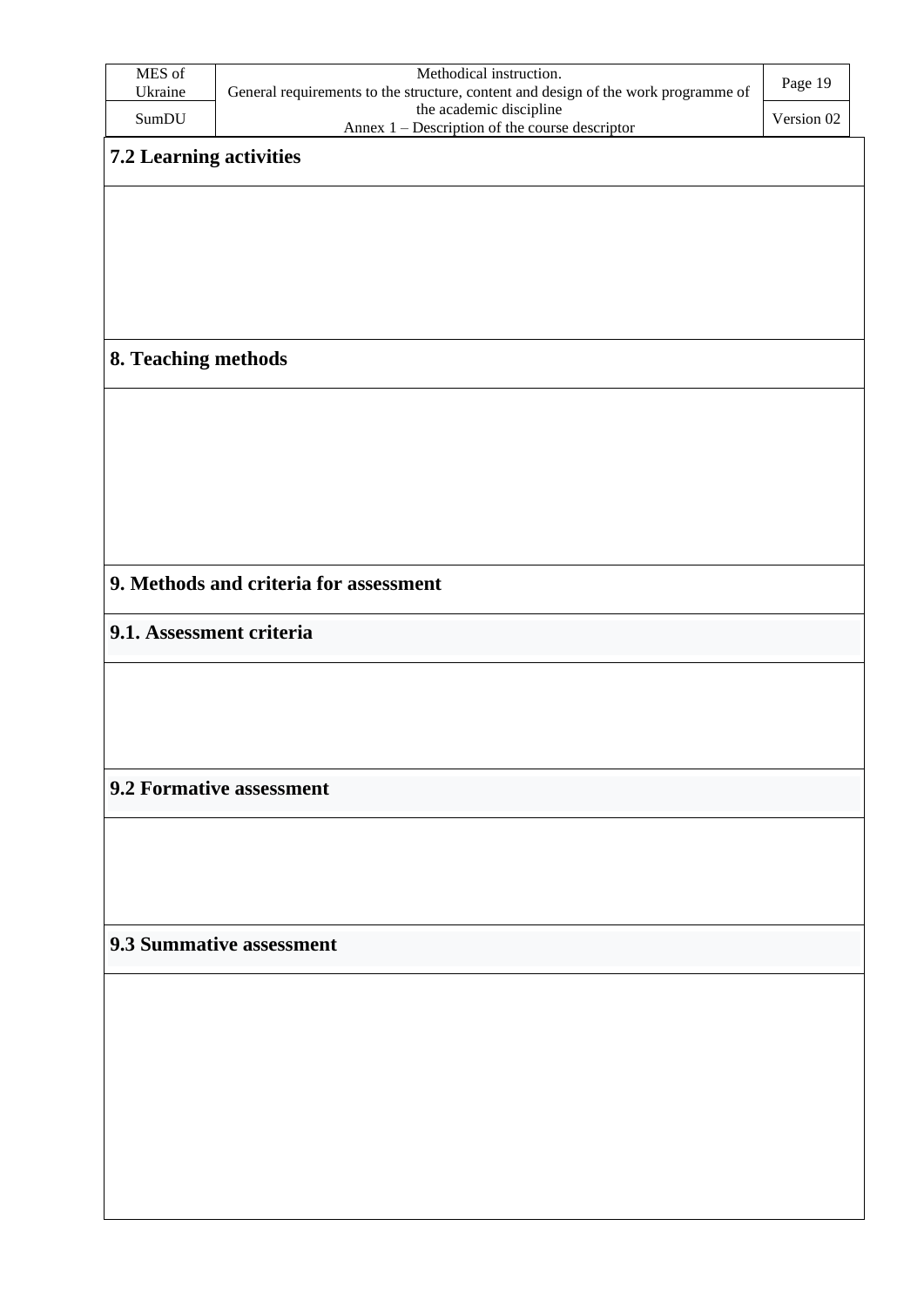| MES of<br>Ukraine<br>SumDU | Methodical instruction.<br>General requirements to the structure, content and design of the work programme of<br>the academic discipline<br>Annex $1$ – Description of the course descriptor | Page 20<br>Version 02 |  |  |
|----------------------------|----------------------------------------------------------------------------------------------------------------------------------------------------------------------------------------------|-----------------------|--|--|
|                            | 10. Learning resources                                                                                                                                                                       |                       |  |  |
| support                    | 10.1 Material and technical                                                                                                                                                                  |                       |  |  |
| support                    | 10.2 Information and methodical                                                                                                                                                              |                       |  |  |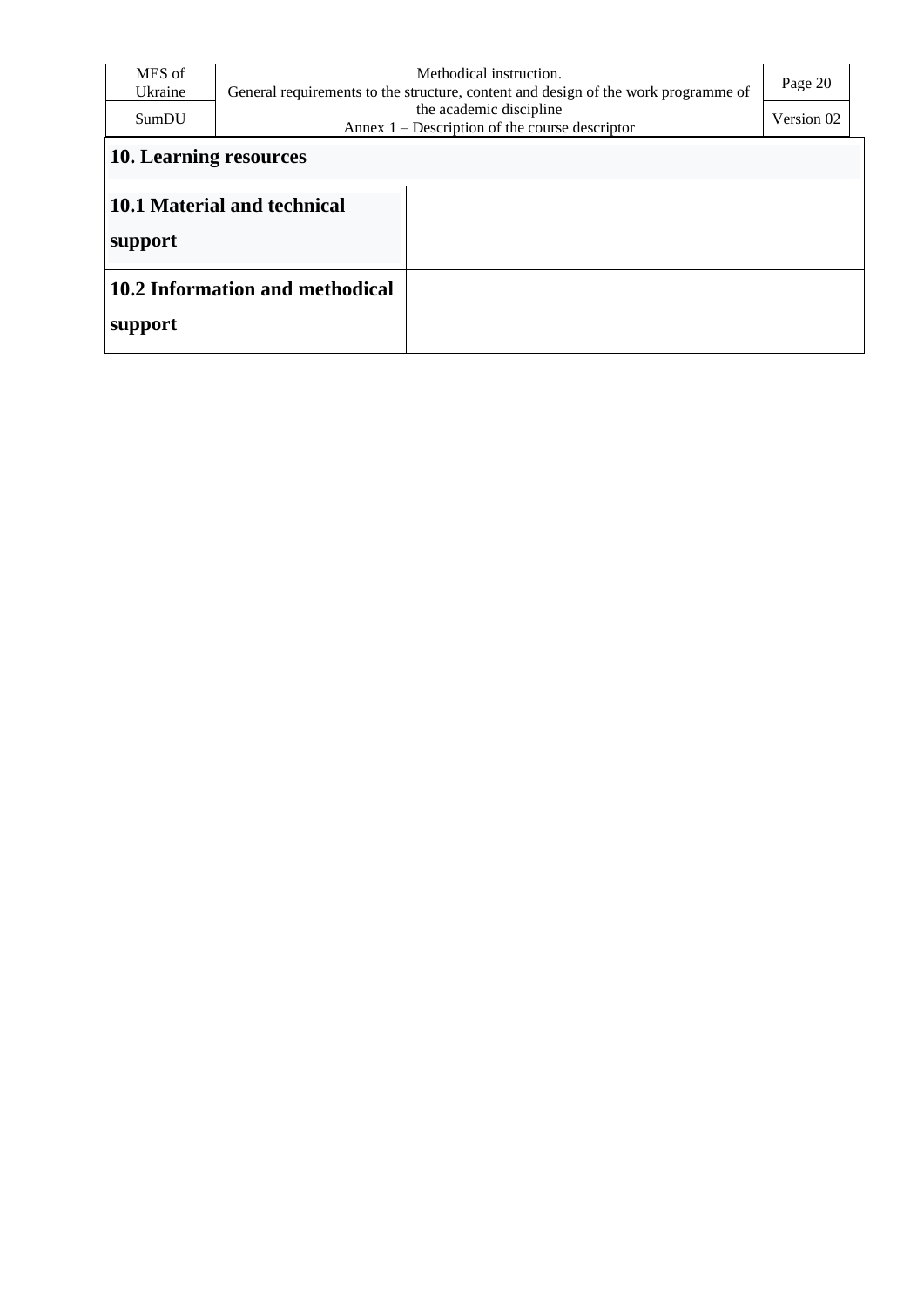| MES<br>$C$ T T1<br>Ukraine | vlethodical<br>' instruction.                                                                                                                        | Page $\angle$     |
|----------------------------|------------------------------------------------------------------------------------------------------------------------------------------------------|-------------------|
| SumDU                      | $\cdot$ $\cdot$<br>of the work<br>content and design<br>of the academic<br>l requirements to the structure.<br>discipline<br>renera<br>k programme d |                   |
|                            | Anne:<br>Pescription of<br>the<br>e course descriptor                                                                                                | $\vee$ ersion (Jz |

#### **ІІ COURSE DESCRIPTOR**

| $N_2$               | <b>Topic</b>                                        | <b>Total</b><br>hours/credits | hours | Lectures, Workshops (sem-<br>inars), hours | Labs, hours | Independent<br>work of students,<br>hours | Self-study of the<br>material |
|---------------------|-----------------------------------------------------|-------------------------------|-------|--------------------------------------------|-------------|-------------------------------------------|-------------------------------|
|                     | form of study                                       |                               |       |                                            |             |                                           |                               |
|                     | (indicate - full-time or part-time study (distance) |                               |       |                                            |             |                                           |                               |
|                     |                                                     |                               |       |                                            |             |                                           |                               |
|                     |                                                     |                               |       |                                            |             |                                           |                               |
|                     |                                                     |                               |       |                                            |             |                                           |                               |
| <b>Total, hours</b> |                                                     |                               |       |                                            |             |                                           |                               |
|                     | (indicate - full-time or part-time study (distance) |                               |       |                                            |             |                                           |                               |
|                     |                                                     |                               |       |                                            |             |                                           |                               |
|                     |                                                     |                               |       |                                            |             |                                           |                               |
|                     |                                                     |                               |       |                                            |             |                                           |                               |
| <b>Total, hours</b> |                                                     |                               |       |                                            |             |                                           |                               |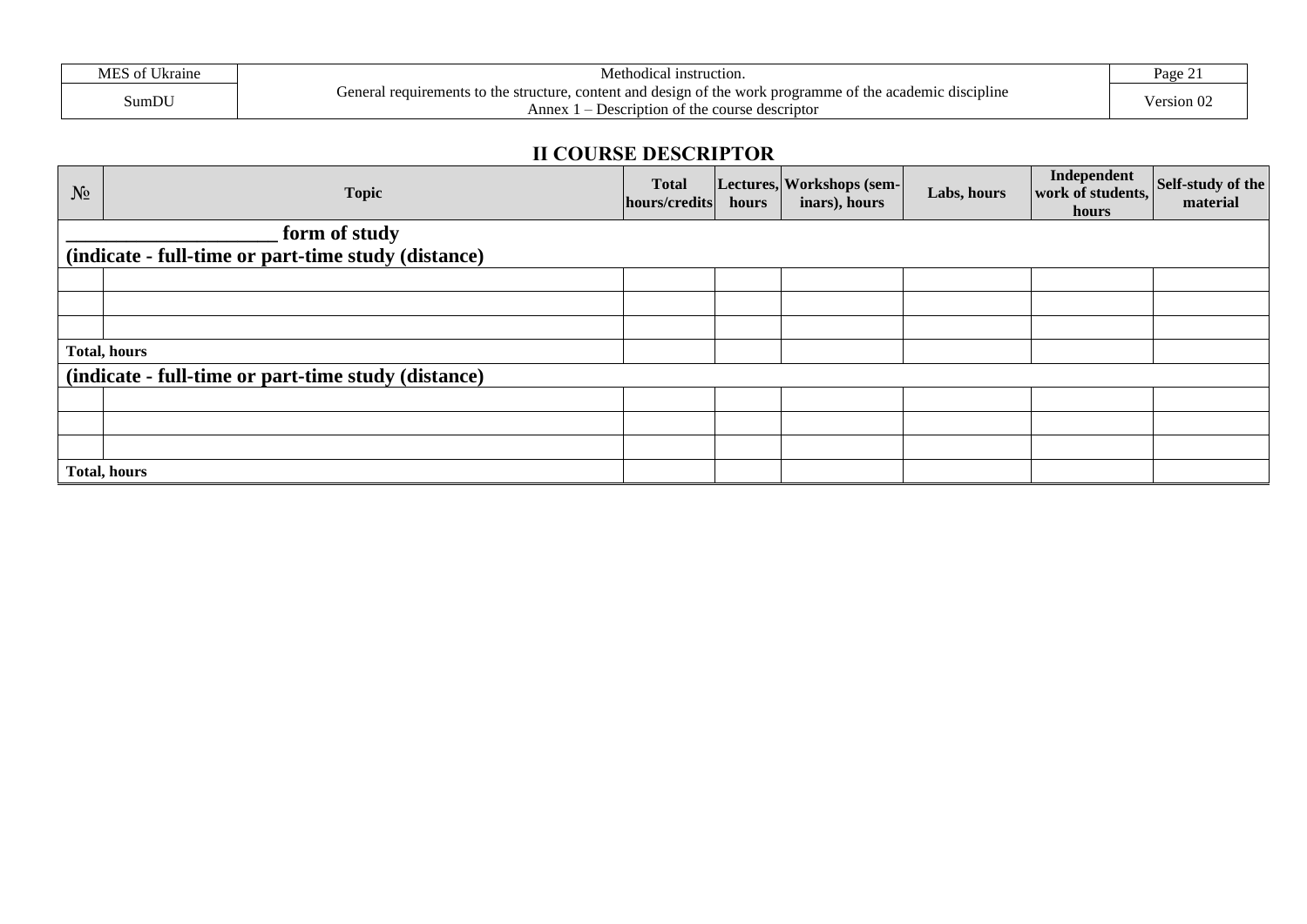| $C$ T T1<br>ATC<br>Ukraine | Met.<br>hodical instruction.                                                                                                                                                                                           | $\sim$<br>$P_{30}$ $\rho$<br>$\sim$ 440 $\sim$ 440 $\sim$ |
|----------------------------|------------------------------------------------------------------------------------------------------------------------------------------------------------------------------------------------------------------------|-----------------------------------------------------------|
| SumDU                      | . .<br>discipline<br>content and design of the v<br>: programme<br>work<br>of the academic<br>General<br>equirements<br>structure.<br>to the<br>Annev<br>Jescription<br>course<br>descriptor<br>i ot t<br>. <i>.</i> . | 'ersion U.                                                |

|                                    |                                                                                     |                   |                   |                  |                                   | Annex $1$                                |
|------------------------------------|-------------------------------------------------------------------------------------|-------------------|-------------------|------------------|-----------------------------------|------------------------------------------|
|                                    | Alignment of learning outcomes with teaching and learning activities and assessment |                   |                   |                  |                                   |                                          |
| Competences /<br>learning outcomes | Learning<br>outcomes of the<br>course                                               | Types of training | Course activities | Teaching methods | Material and<br>technical support | Methods and crite-<br>ria for assessment |
|                                    | LO1.                                                                                |                   |                   |                  |                                   |                                          |
|                                    | LO2.                                                                                |                   |                   |                  |                                   |                                          |
|                                    | LO <sub>3</sub> .                                                                   |                   |                   |                  |                                   |                                          |
|                                    | LO <sub>4</sub> .                                                                   |                   |                   |                  |                                   |                                          |
|                                    | LO <sub>5</sub> .                                                                   |                   |                   |                  |                                   |                                          |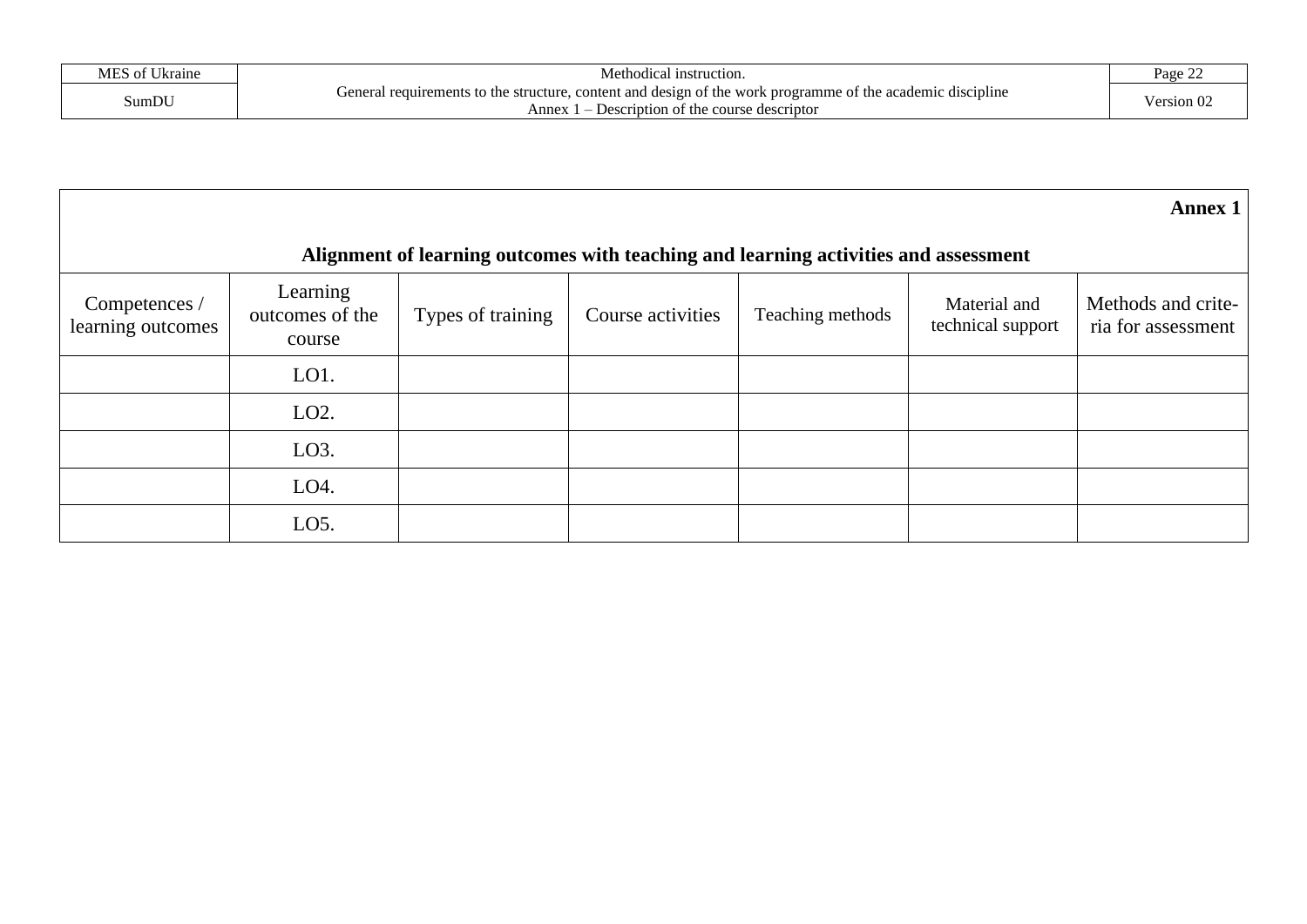| MES of  | Methodical instruction.                                                              |            |
|---------|--------------------------------------------------------------------------------------|------------|
| Ukraine | General requirements to the structure, content and design of the work programme of   | Page 23    |
|         | the academic discipline                                                              |            |
| SumDU   | Annex $3$ – Description of the learning outcomes and learning activity of the higher | Version 02 |
|         | education learners according to the Bloom's taxonomy                                 |            |

| Level of the<br>learning out-<br>come of the<br>higher educa-<br>tion learner <sup>7)</sup> | Definition of the<br>outcome gained by<br>the higher education<br>learners                                                                   | Key verbs that can be used to for-<br>mulate the learning outcomes                                                                                                                                                                                                                                                                                         | Key verbs that can<br>be used to build the<br>activity of the higher<br>education learners<br>and formulate the<br>assessment criteria |
|---------------------------------------------------------------------------------------------|----------------------------------------------------------------------------------------------------------------------------------------------|------------------------------------------------------------------------------------------------------------------------------------------------------------------------------------------------------------------------------------------------------------------------------------------------------------------------------------------------------------|----------------------------------------------------------------------------------------------------------------------------------------|
|                                                                                             | $\overline{2}$                                                                                                                               | 3                                                                                                                                                                                                                                                                                                                                                          | 4                                                                                                                                      |
| Knowledge                                                                                   | Remembering<br>and<br>reproducing the con-<br>tent of the learned<br>information such as<br>definitions,<br>facts,<br>terms, and theories.   | To know, to name, to order, to col-<br>lect, to define, to describe, to find,<br>to check, to duplicate, to observe,<br>to list, to repeat, to reproduce, to<br>demonstrate, to tell, to connect, etc.                                                                                                                                                     | Define,<br>name,<br>repeat, make a list,<br>etc.                                                                                       |
| Understanding                                                                               | Ability to perceive<br>the information and<br>reproduce it in an-<br>other form, explain<br>the ideas and con-<br>cepts.                     | To explain, to classify, to associate<br>with, to change, to find out, to<br>change into, to build, to describe, to<br>discuss, to emphasize, to express, to<br>enhance, to identify, to illustrate, to<br>interpret, to conclude, to explain<br>the difference between, to identify,<br>foresee, to report, to choose, to re-<br>view, to translate, etc. | Discuss,<br>explain,<br>tell, etc.                                                                                                     |
| Applying                                                                                    | Ability to apply the<br>knowledge obtained<br>earlier to the new<br>situation, to apply<br>theoretical<br>knowledge in practi-<br>cal cases. | To apply, to change, to calculate, to<br>evaluate, to choose, to demonstrate,<br>to develop, to reveal, to complete,<br>to find, to illustrate, to modify, to<br>arrange, to foresee, to prepare, to<br>include, to plan, to choose, to show,<br>to convert, to use, to outline, etc.                                                                      | Demonstrate, apply,<br>illustrate,<br>interpret,<br>etc.                                                                               |

<sup>7</sup>Armstrong P. Bloom's Taxonomy [Electronic resource] / Armstrong.– 2014[: https://cft.vanderbilt.edu/guides-sub-pages/blooms](https://cft.vanderbilt.edu/guides-sub-pages/blooms-taxonomy/#2001)[taxonomy/#2001](https://cft.vanderbilt.edu/guides-sub-pages/blooms-taxonomy/#2001)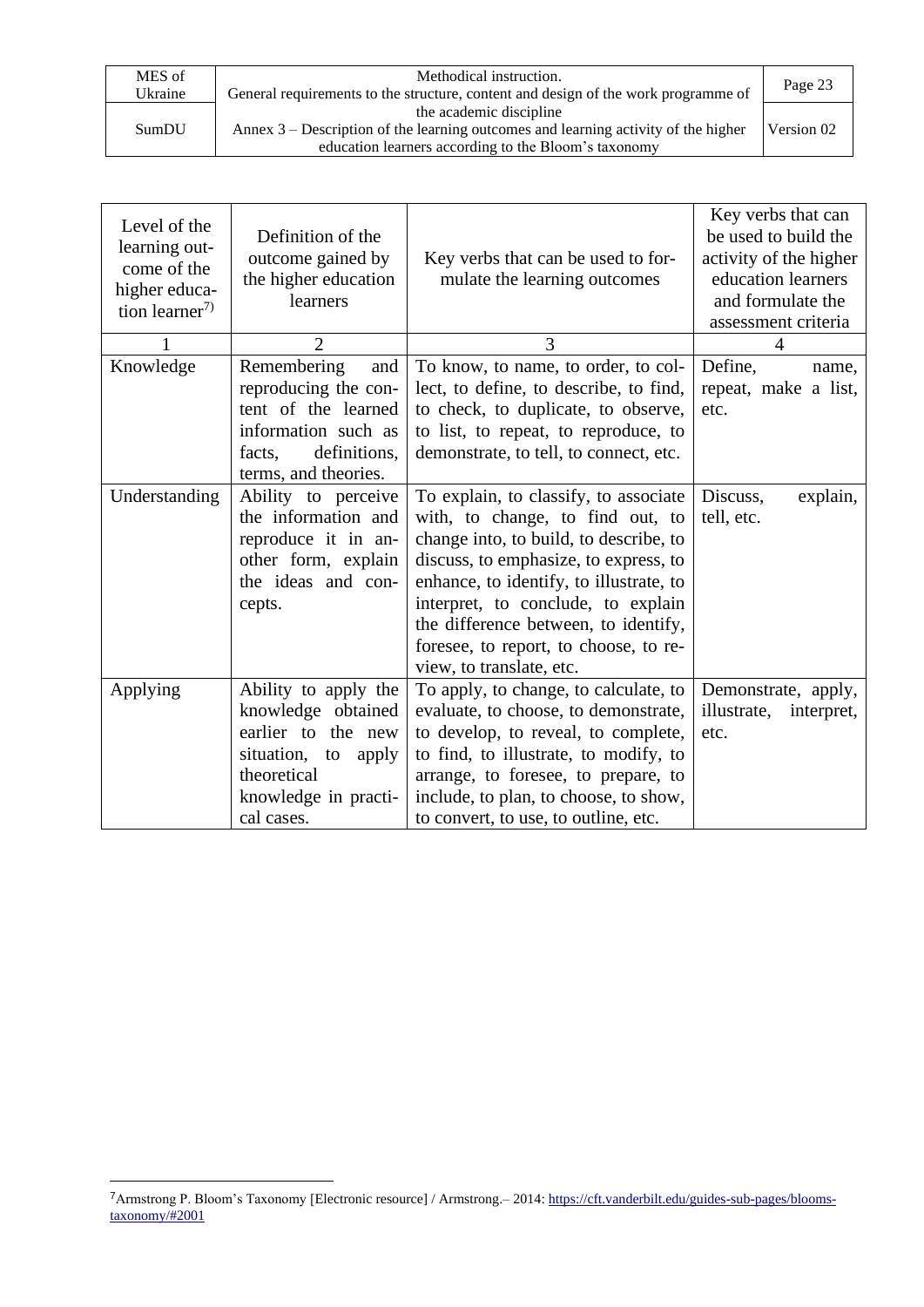| MES of  | Methodical instruction.                                                              | Page 24    |
|---------|--------------------------------------------------------------------------------------|------------|
| Ukraine | General requirements to the structure, content and design of the work programme of   |            |
|         | the academic discipline                                                              |            |
| SumDU   | Annex $3$ – Description of the learning outcomes and learning activity of the higher | Version 02 |
|         | education learners according to the Bloom's taxonomy                                 |            |

|                           | $\overline{2}$                                                                                                                                                                                                                                                  | 3                                                                                                                                                                                                                                                                                                                                                                  | 4                                                                                                     |
|---------------------------|-----------------------------------------------------------------------------------------------------------------------------------------------------------------------------------------------------------------------------------------------------------------|--------------------------------------------------------------------------------------------------------------------------------------------------------------------------------------------------------------------------------------------------------------------------------------------------------------------------------------------------------------------|-------------------------------------------------------------------------------------------------------|
| Analyzing                 | Ability to divide the<br>information into sepa-<br>rate components, com-<br>pare the parts, establish<br>the links, logic, classify<br>understand<br>and<br>the<br>model and structure of<br>their organization.                                                | To put in order, to analyze, to<br>divide into components, to calcu-<br>late, to categorize, to compare, to<br>classify, to combine, to opposite,<br>to criticize, to discuss, to deter-<br>mine, to conclude, to deduce, to<br>emphasize, to divide into, to eval-<br>uate, to test, to experiment, to<br>illustrate, to research, to correlate,<br>to test, etc. | Analyze, calculate,<br>categorize, conduct<br>experiment,<br>an<br>compare, correlate,<br>check, etc. |
| Evaluating                | Ability to conduct a<br>qualitative or quantita-<br>tive evaluation based on<br>the criteria or standards<br>make<br>coherent<br>and<br>ideas,<br>judgments<br>on<br>research,<br>solutions,<br>methods, etc., prove<br>own opinion, decision<br>or statements. | To check, to prove, to evaluate, to<br>determine, to argue, to choose, to<br>combine, to compare, to draw the<br>conclusions,<br>to<br>criticize,<br>to<br>protect, to rate, to reason, to<br>measure, to foresee, to recom-<br>mend, to correlate with, to gener-<br>alize, to approve, etc.                                                                      | Prove, explain, justi-<br>fy, sum up, evaluate,<br>choose, confirm, etc.                              |
| Synthesizing<br>/creating | Ability<br>produce<br>to<br>one's own and original<br>acquired<br>based<br>on<br>knowledge and skills,<br>analyzed information as<br>well as the ability to<br>creatively combine the<br>parts or elements into a<br>new whole with the<br>other properties.    | To create, to plan, to optimize, to<br>improve                                                                                                                                                                                                                                                                                                                     | Create, develop, etc.                                                                                 |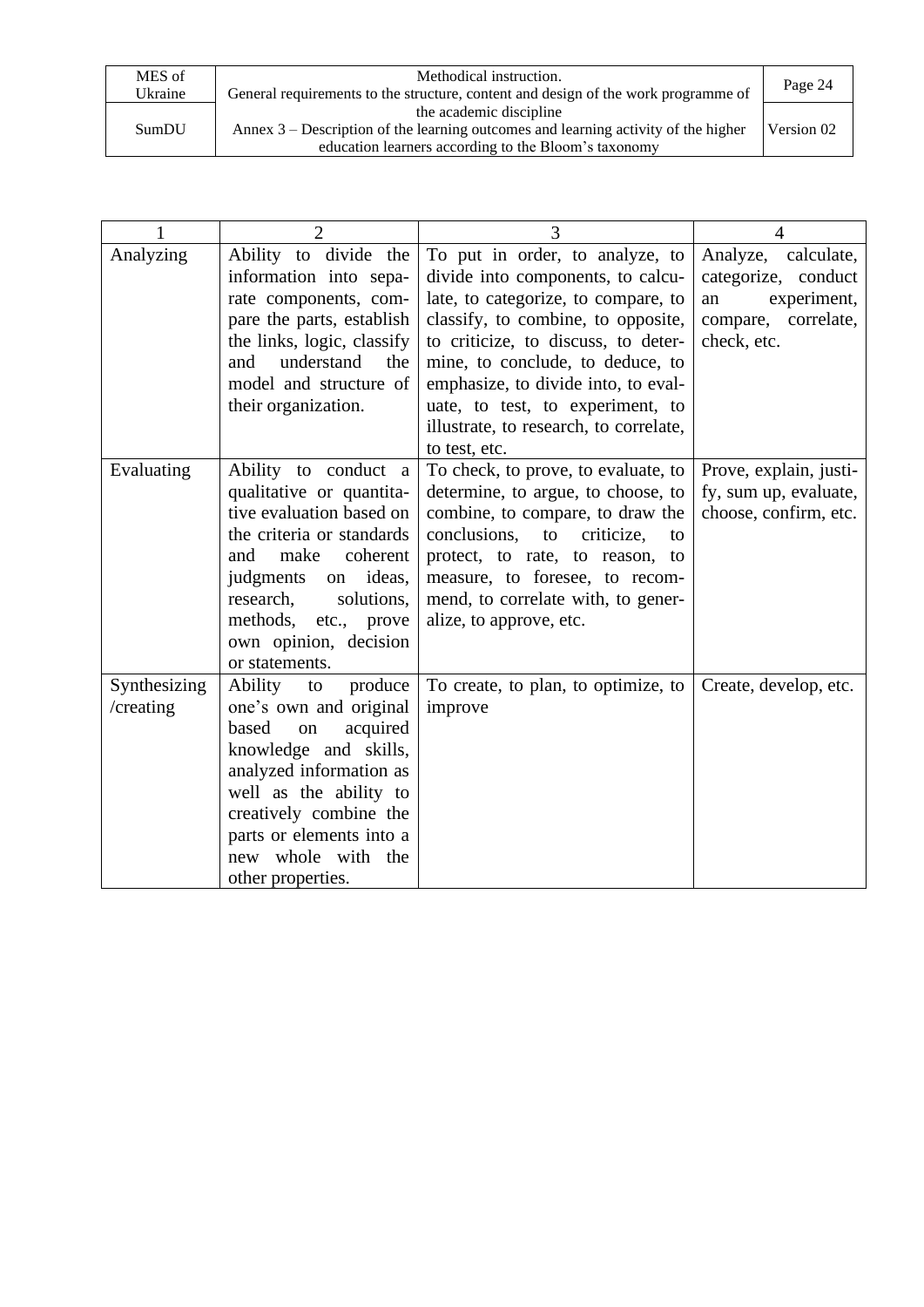| MES of  | Methodical instruction.                                                             |            |  |
|---------|-------------------------------------------------------------------------------------|------------|--|
| Ukraine | General requirements to the structure, content, and design of the work programme of | Page25     |  |
| SumDIJ  | the academic discipline.                                                            | Version 02 |  |
|         | Annex $4 - Type$ of individual assignments in the discipline                        |            |  |

Types of individual assignments in the discipline:

– graphic works that contain graphic material performed in accordance with the current regulatory requirements with the mandatory use of computer graphics, if specified in the task;

– tests that include certain practical work based on the theoretical material, independently learned by the higher education learner;

– complexes or programmes of physical rehabilitation, providing analysis and generalization of theoretical and practical material;

– essay – short work-reasoning with a free composition that expresses the individual impressions, argumentations on a particular issue, problem and consciously does not claim to be a complete and comprehensive interpretation of the topic;

– training case reports that are based on the clinical supervision of patients with the preparation of examination data and additional research methods to establish and justify the diagnosis and prescribe the treatment;

– multimedia presentations - a report on the completed task-research that contains various information objects, such as text, graphics, video, animation and sound;

– software, the development of which involves the creation of various types of software systems with relevant supporting documentation, including a report on the performance of work;

– essays (and other tasks of report and analytical-review nature), in which the higher education learner explains the topic of the task using the educational and scientific literature;

– calculations, the main part of which is the calculations that may be accompanied by the demonstrative material;

– calculation and graphic works, the main part of which is graphic material, accompanied by calculations;

– structured or unstructured case, situation exercise, group practical or research task;

– preparation for a test or survey on topic of a seminar or individual practical task;

– role play, business game, modeling, practical group task;

– micro-teaching, during which the higher education learner acquires practical skills of capturing the audience, public speaking, self-analysis skills and self-correction in lecturer activities.

laboratory experiments, during which the higher education learner performs an individual or group practical or research task;

– training exercises, during which the higher education learner performs an individual or group practical task;

– course work (project) – the work with the research elements performed in order to consolidate, deepen and generalize the knowledge and skills acquired by the higher education learners during their studies and apply the acquired competencies to solve a specific professional task. The course work (project), as a rule, should totally cover the content of the discipline, and the topic should fully meet the objectives of the discipline.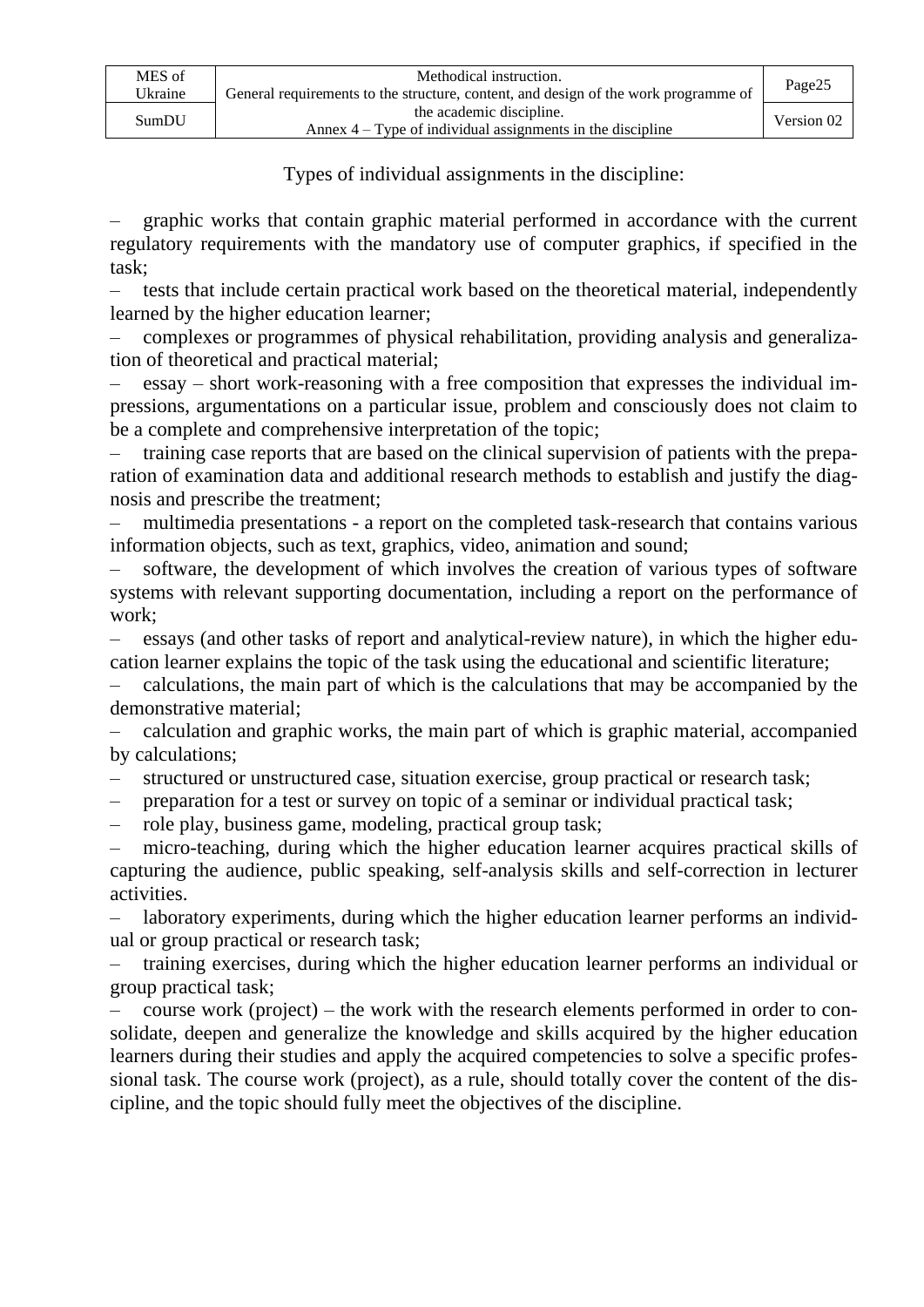| MES of<br>Ukraine | Methodical instruction.<br>General requirements to the structure, content and design of the work programme of | Page 26    |
|-------------------|---------------------------------------------------------------------------------------------------------------|------------|
| SumDU             | the academic discipline<br>Annex 5 – Teaching and learning methods and technologies                           | Version 02 |

## Teaching and Learning methods

- 1. Demonstration.
- 2. Creative method.
- 3. Problem-based method.
- 4. Discussion and debates.
- 5. Brainstorming.
- 6. Case study /situation analysis.
- 7. *others …*

#### Teaching and learning technologies

#### *1.Immitational:*

playing: role and business playing; learning games; active training;

• non-playing: analysis of the specific cases (case-study), inventive problems solving, business emails reviews, etc.

# *2. Non-imitational:*

 problem-based lecture (*consideration of problematic issues, etc*.) lecture with visualization *(video demonstration, etc)*, binary lecture (*two lecturers – teacher and practitioner*), lecture with the pre-planned mistakes, lecture – press-conference;

- research laboratory work;
- research work;
- heuristic conversation, etc.

Main types of interactive teaching and learning technologies

*Modular learning* – the use of knowledge, skills, etc. in the form of a) separate modules, autonomous course units, integrated with other course units; b) blocks of interrelated courses that can be studied independently of another block of the disciplines.

*Contextual learning* is the motivation of higher education learner to acquire knowledge, skills, etc. by identifying the links between specific knowledge, skills, etc. and its application.

*Development of critical thinking*– educational activity aimed at developing intelligent, reflective thinking in higher education learners, able to offer new ideas and see new opportunities.

*Problem-based learning* is aimed to promote the higher education learners to gain knowledge, etc. independently, necessary for solving the specific problem.

*Anticipatory independent work* – learning of the new material by the higher education learners prior to its presentation within the classroom work.

*Interdisciplinary learning* – the use of knowledge from different fields, their grouping and concentration in the context of the problem to be solved.

*Experiential learning* – activation of the cognitive activity of the higher education learners through the association of their own experience with the learning objective.

*Information and communication technologies –* learning in an electronic educational environment to expand access to the educational resources (theoretically to an unlimited scope and speed of access), increase contact with the teacher, build individual trajectories of training and objective control and monitoring of the achievements of the higher education learner.